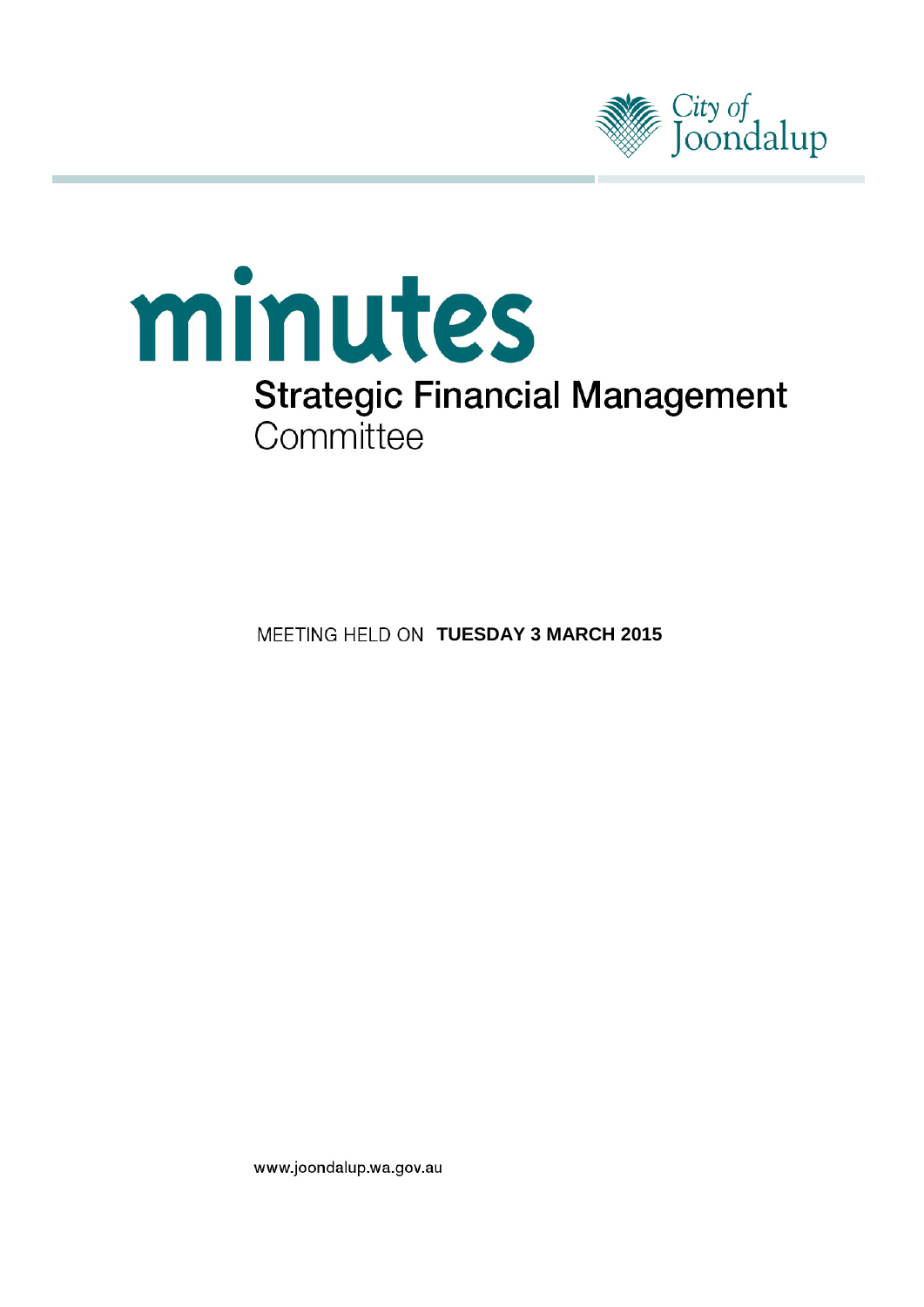# **TABLE OF CONTENTS**

| Item No.       | <b>Title</b>                                                                                                                                                             | Page No.        |
|----------------|--------------------------------------------------------------------------------------------------------------------------------------------------------------------------|-----------------|
|                | <b>Declaration of Opening</b>                                                                                                                                            | 3               |
|                | <b>Declarations of Interest</b>                                                                                                                                          | 4               |
|                | Apologies/Leave of absence                                                                                                                                               | 4               |
|                | <b>Confirmation of Minutes</b>                                                                                                                                           | 4               |
|                | Announcements by the Presiding Member without discussion                                                                                                                 | $5\phantom{.0}$ |
|                | Identification of matters for which the meeting may be closed to<br>the public                                                                                           | $5\phantom{.0}$ |
|                | <b>Petitions and deputations</b>                                                                                                                                         | $5\phantom{.0}$ |
|                | <b>Reports</b>                                                                                                                                                           | 6               |
| 1              | Adoption of 2015 Meeting Dates - Strategic Financial Management<br>Committee - [51567]                                                                                   | 6               |
| $\overline{2}$ | 20 Year Strategic Financial Plan 2014-15 to 2033-34 - Review of<br>Major Projects - [104470]                                                                             | 10              |
| 3              | Impact on 20 Year Strategic Financial Plan of Reports to Council -<br>October 2014 to December 2014 - [104470]                                                           | 16              |
| 4              | Confidential - City of Joondalup Freehold Land - Lots 200, 201 and<br>202 Kanangra Crescent, Greenwood - [63627]                                                         | 20              |
| 5              | Confidential - Status on City Freehold Properties Proposed for<br>Disposal including the Proposed Acquisition of Lot 12223 (12)<br>Blackwattle Parade, Padbury - [63627] | 21              |
| 6              | Confidential - Pinnaroo Point Café/Kiosk - Expression of Interest -<br>[102656]                                                                                          | 24              |
|                | <b>Urgent Business</b>                                                                                                                                                   | 25              |
|                | Motions of which previous notice has been given                                                                                                                          | 25              |
|                | <b>Requests for Reports for future consideration</b>                                                                                                                     | 25              |
|                | <b>Closure</b>                                                                                                                                                           | 25              |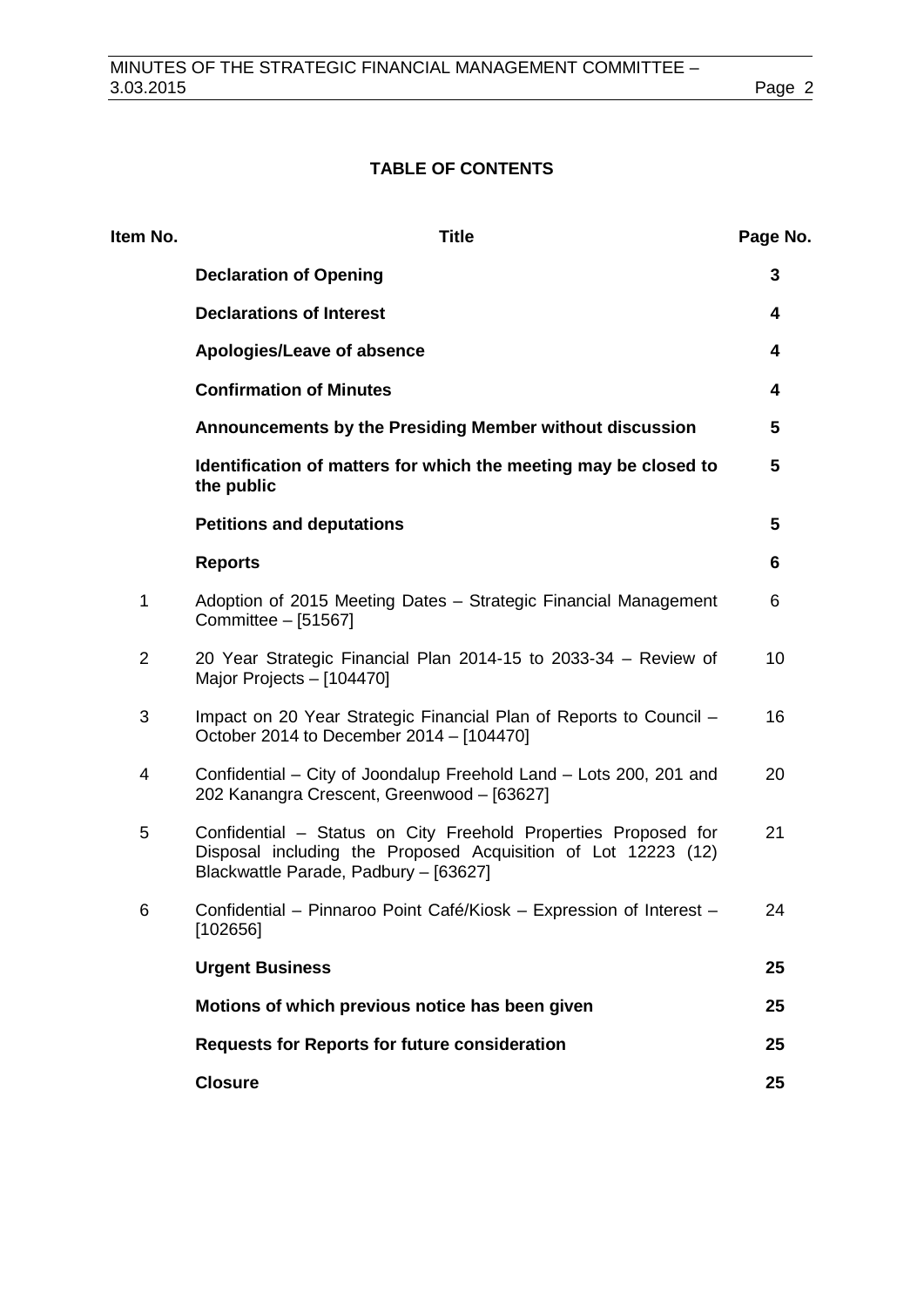# **CITY OF JOONDALUP**

## **MINUTES OF THE STRATEGIC FINANCIAL MANAGEMENT COMMITTEE MEETING HELD IN CONFERENCE ROOM 2, JOONDALUP CIVIC CENTRE, BOAS AVENUE, JOONDALUP ON TUESDAY 3 MARCH 2015.**

# **ATTENDANCE**

# **Committee Members**

Cr Geoff Amphlett, JP *Presiding Member* Mayor Troy Pickard Cr Brian Corr Cr Russ Fishwick, JP Cr Christine Hamilton-Prime Cr Tom McLean, JP Cr Philippa Taylor *Deputising for Cr Sam Thomas*

# **Observer**

Cr Mike Norman *from 5.59pm*

## **Officers**

| Mr Garry Hunt        | <b>Chief Executive Officer</b>              |                              |
|----------------------|---------------------------------------------|------------------------------|
| Mr Mike Tidy         | <b>Director Corporate Services</b>          |                              |
| Ms Dale Page         | Director Planning and Community Development |                              |
|                      |                                             | Absent from 6.12pm to 6.13pm |
| Mr Brad Sillence     | <b>Manager Governance</b>                   |                              |
| Mr Blignault Olivier | <b>Manager City Projects</b>                |                              |
| Mr Alan Ellingham    | <b>Senior Financial Analyst</b>             | to 6.14pm                    |
| Mr John Byrne        | Governance Coordinator                      |                              |
| Mr Scott Collins     | <b>Senior Projects Officer</b>              |                              |
| Mrs Lesley Taylor    | <b>Governance Officer</b>                   |                              |

# <span id="page-2-0"></span>**DECLARATION OF OPENING**

The Presiding Member declared the meeting open at 5.45pm.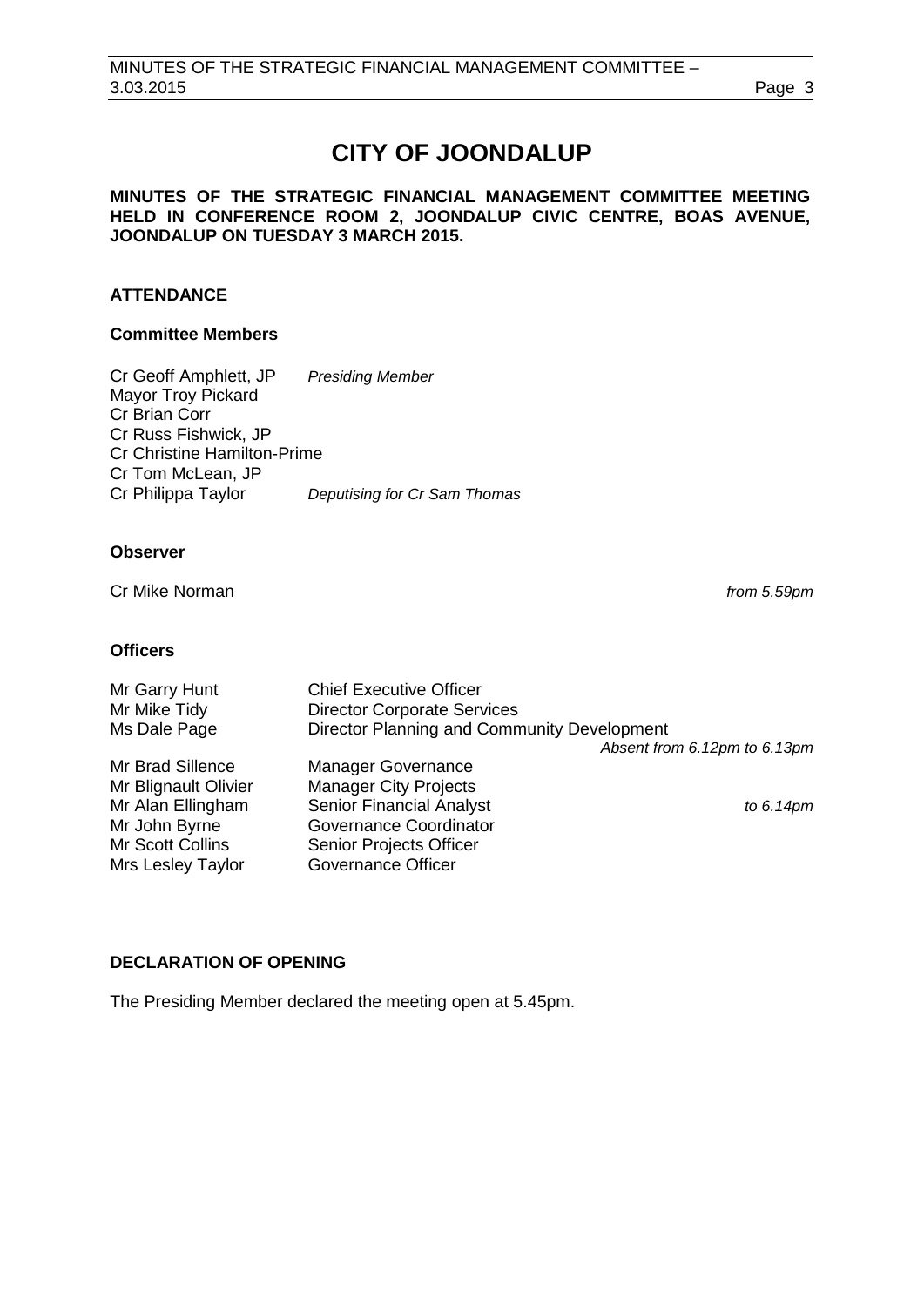# <span id="page-3-0"></span>**DECLARATIONS OF INTEREST**

## **Disclosures of Financial / Proximity Interest**

Nil.

#### **Disclosure of interest affecting impartiality**

Elected Members (in accordance with Regulation 11 of the *Local Government [Rules of Conduct] Regulations 2007)* and employees (in accordance with the Code of Conduct) are required to declare any interest that may affect their impartiality in considering a matter. This declaration does not restrict any right to participate in or be present during the decision-making process. The Elected Member/employee is also encouraged to disclose the nature of the interest.

| <b>Name/Position</b>      | <b>Cr Brian Corr.</b>                                          |  |  |  |
|---------------------------|----------------------------------------------------------------|--|--|--|
| <b>Item No./Subject</b>   | Item 2 - 20 Year Strategic Financial Plan 2014-15 to 2033-34 - |  |  |  |
|                           | Review of Major Projects.                                      |  |  |  |
| <b>Nature of interest</b> | Interest that may affect impartiality.                         |  |  |  |
| <b>Extent of Interest</b> | Cr Corr's wife is secretary of the Undercroft Bridge Club,     |  |  |  |
|                           | mentioned in discussion.                                       |  |  |  |

#### <span id="page-3-1"></span>**APOLOGIES/LEAVE OF ABSENCE**

#### **Leave of Absence previously approved**

| 23 February to 6 March 2015 inclusive; |
|----------------------------------------|
| 23 February to 9 March 2015 inclusive; |
| 14 March to 22 March 2015 inclusive;   |
| 21 March to 28 March 2015 inclusive;   |
| 2 May to 10 May 2015 inclusive;        |
| 26 May to 26 June 2015 inclusive.      |
|                                        |

#### <span id="page-3-2"></span>**CONFIRMATION OF MINUTES**

## MINUTES OF THE STRATEGIC FINANCIAL MANAGEMENT COMMITTEE HELD 6 AND 13 OCTOBER 2014

**MOVED Cr Fishwick, SECONDED Cr McLean that the minutes of the meeting of the Strategic Financial Management Committee held on 6 and 13 October 2014 be confirmed as a true and correct record.**

#### **The Motion was Put and CARRIED (7/0)**

**In favour of the Motion:** Cr Amphlett, Mayor Pickard, Crs Corr, Fishwick, Hamilton-Prime, McLean and Taylor.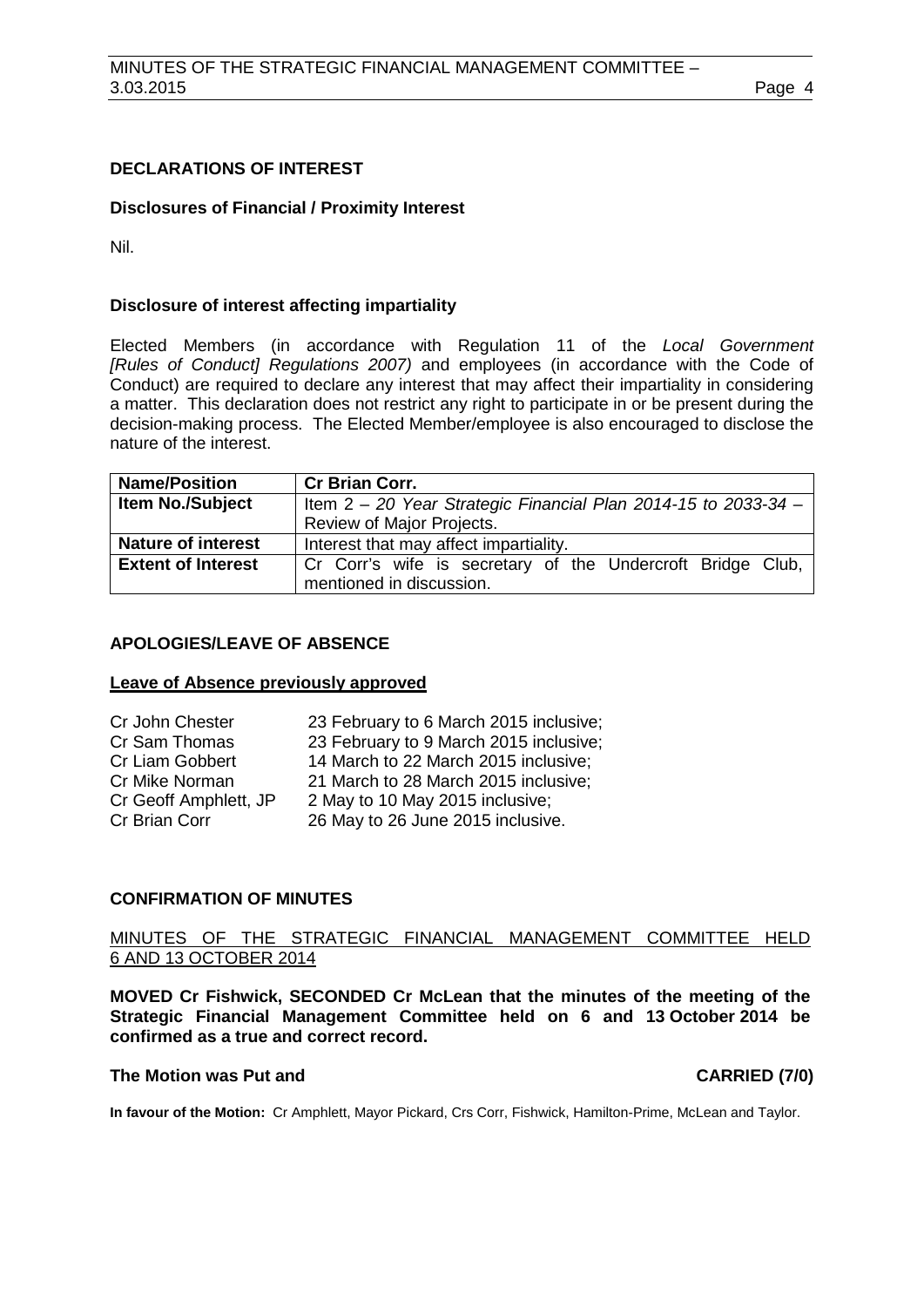# <span id="page-4-0"></span>**ANNOUNCEMENTS BY THE PRESIDING MEMBER WITHOUT DISCUSSION**

Nil.

# <span id="page-4-1"></span>**IDENTIFICATION OF MATTERS FOR WHICH THE MEETING MAY BE CLOSED TO THE PUBLIC**

In accordance with Clause 5.2 of the City's *Meeting Procedures Local Law 2013*, this meeting was not open to the public.

# <span id="page-4-2"></span>**PETITIONS AND DEPUTATIONS**

Nil.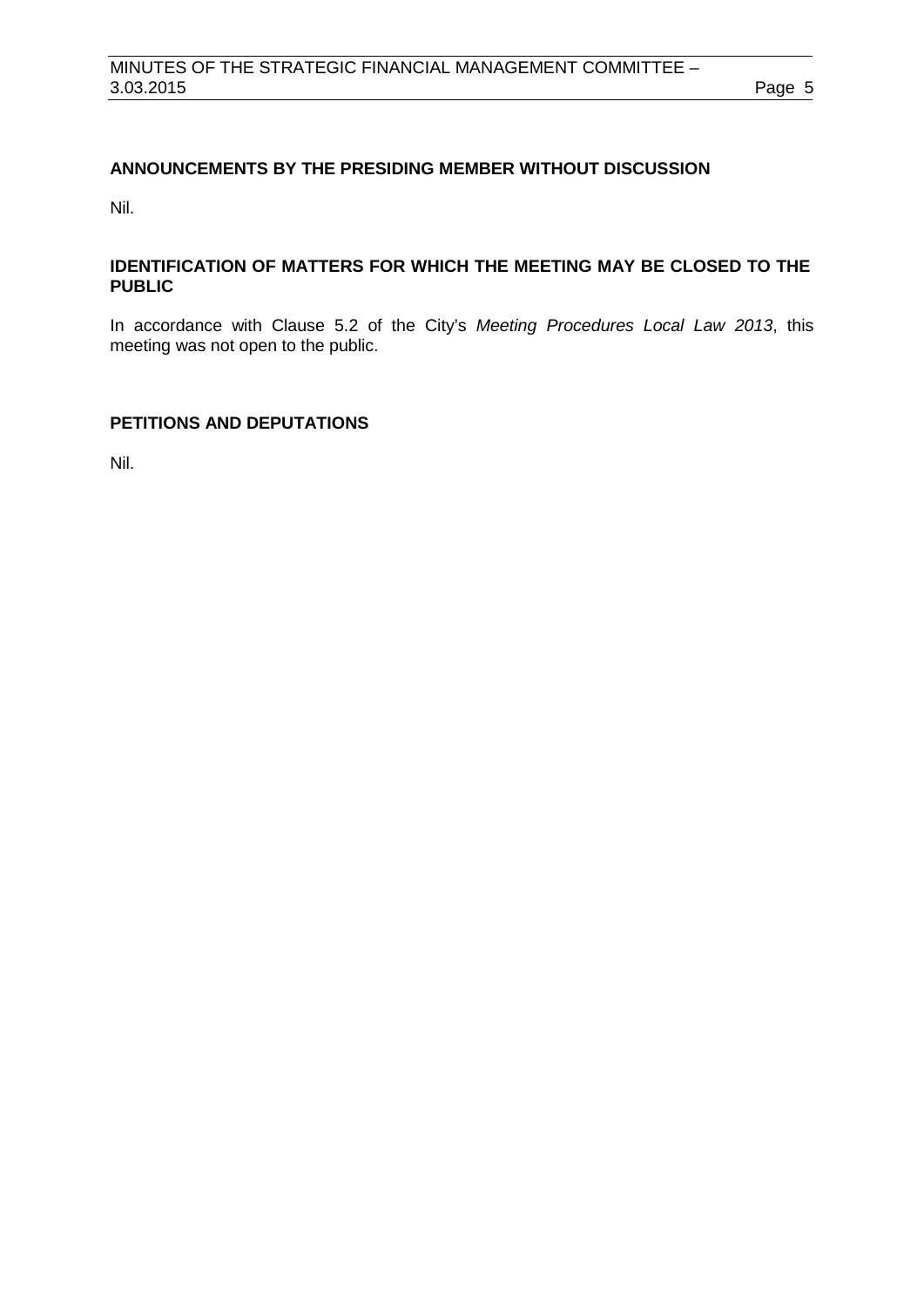## <span id="page-5-0"></span>**REPORTS**

# <span id="page-5-1"></span>**ITEM 1 ADOPTION OF 2015 MEETING DATES - STRATEGIC FINANCIAL MANAGEMENT COMMITTEE**

| <b>WARD</b>                           | All                                                                                                                                                                                              |
|---------------------------------------|--------------------------------------------------------------------------------------------------------------------------------------------------------------------------------------------------|
| <b>RESPONSIBLE</b><br><b>DIRECTOR</b> | Mr Jamie Parry<br>Governance and Strategy                                                                                                                                                        |
| <b>FILE NUMBER</b>                    | 51567                                                                                                                                                                                            |
| <b>ATTACHMENT</b>                     | Nil.                                                                                                                                                                                             |
| <b>AUTHORITY / DISCRETION</b>         | Executive - The substantial direction setting and oversight<br>role of Council, such as adopting plans and reports,<br>accepting tenders, directing operations, setting and<br>amending budgets. |

# **PURPOSE**

For the Strategic Financial Management Committee to consider the proposed schedule of committee meeting dates for 2015.

#### **EXECUTIVE SUMMARY**

In order to assist with forward planning for all Elected Members, management and staff, a schedule of meeting dates has been prepared for the Strategic Financial Management Committee, ensuring synergy between meeting dates and the flow of information and decision-making.

*It is therefore recommended that the Strategic Financial Management Committee adopts the following meeting dates and times for the Strategic Financial Management Committee of the City of Joondalup to be held at the Joondalup Civic Centre, Boas Avenue, Joondalup:*

| <b>Strategic Financial Management Committee</b> |
|-------------------------------------------------|
| To be held in Conference Room 2                 |
| 5.45pm on Monday 14 July 2015                   |
| 5.45pm on Monday 9 November 2015                |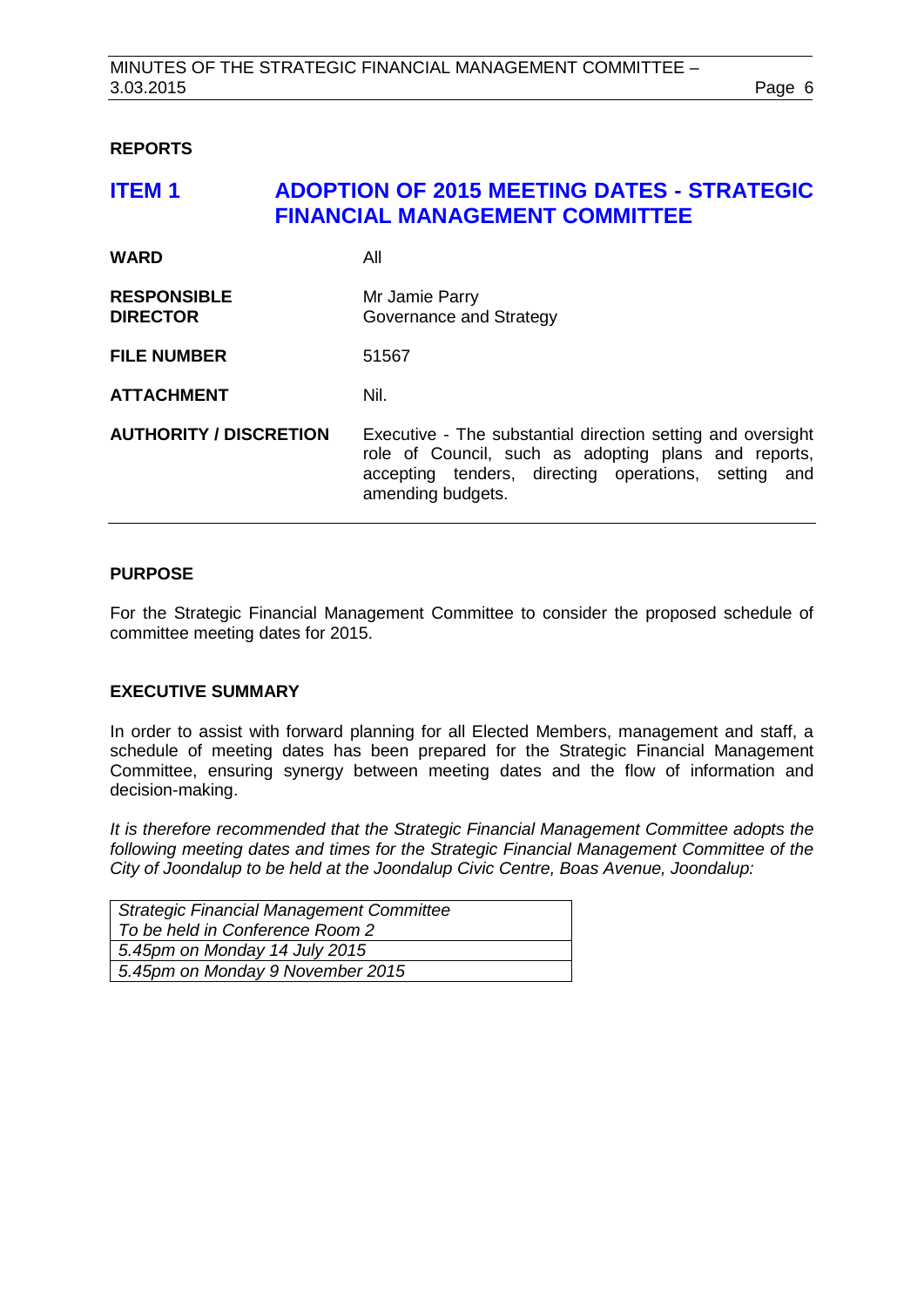# **BACKGROUND**

The Strategic Financial Management Committee was established at the Ordinary Council meeting held on 2 November 2004 (CJ249-11/04 refers). The purpose of the committee is to:

- promote and advocate sound financial management within the City and provide advice to the Council on strategic financial management issues
- in particular advise Council on:
	- how funding can be achieved for any major capital works project before the Council makes a commitment to a project
	- levels of service delivery determine:
		- o which services to be provided<br>
		o standards of service. Such standards
		- standards of service. Such standard will be determined with reference to:
			- $\geq$  best industry practice standards where applicable<br> $\geq$  internally agreed standards which will be determined
			- internally agreed standards which will be determined with reference to local community expectations
	- preparation of the Strategic Financial Plan with high priority being given to ensure that the Plan is achievable in the long term
	- consideration of public submissions to the Strategic Financial Plan
	- final acceptance of the Strategic Financial Plan
- policy development and review of policies with financial implications for the City.

At its meeting held on 21 October 2014 (CJ177-10/14 refers), Council adopted the meeting dates for its Strategy and Briefing sessions, and Ordinary Council meetings.

The schedule of Council meeting dates was based on the format used in recent years; a monthly meeting format with Strategy Sessions held on the first Tuesday of each month; Briefing Sessions held on the second Tuesday and Council meetings on the third Tuesday.

This enables committee meetings to be scheduled on the Monday, Tuesday or Wednesday of weeks one, two and three so as to minimise potential conflicts with other Council activities and provide a 'meeting-free' week in the fourth week of each month.

# **DETAILS**

The Strategic Financial Management Committee is required to meet at specific times during the year in order to ensure coordination with corporate and financial planning processes. The committee will also be required to meet from time to time on an as-required basis, to consider project based issues, such as the City's land disposal program.

The dates recommended in this report reflect those specific dates when the committee will be required to meet, to consider the reviews of the *20 Year Strategic Financial Management Plan* and its *Guiding Principles*.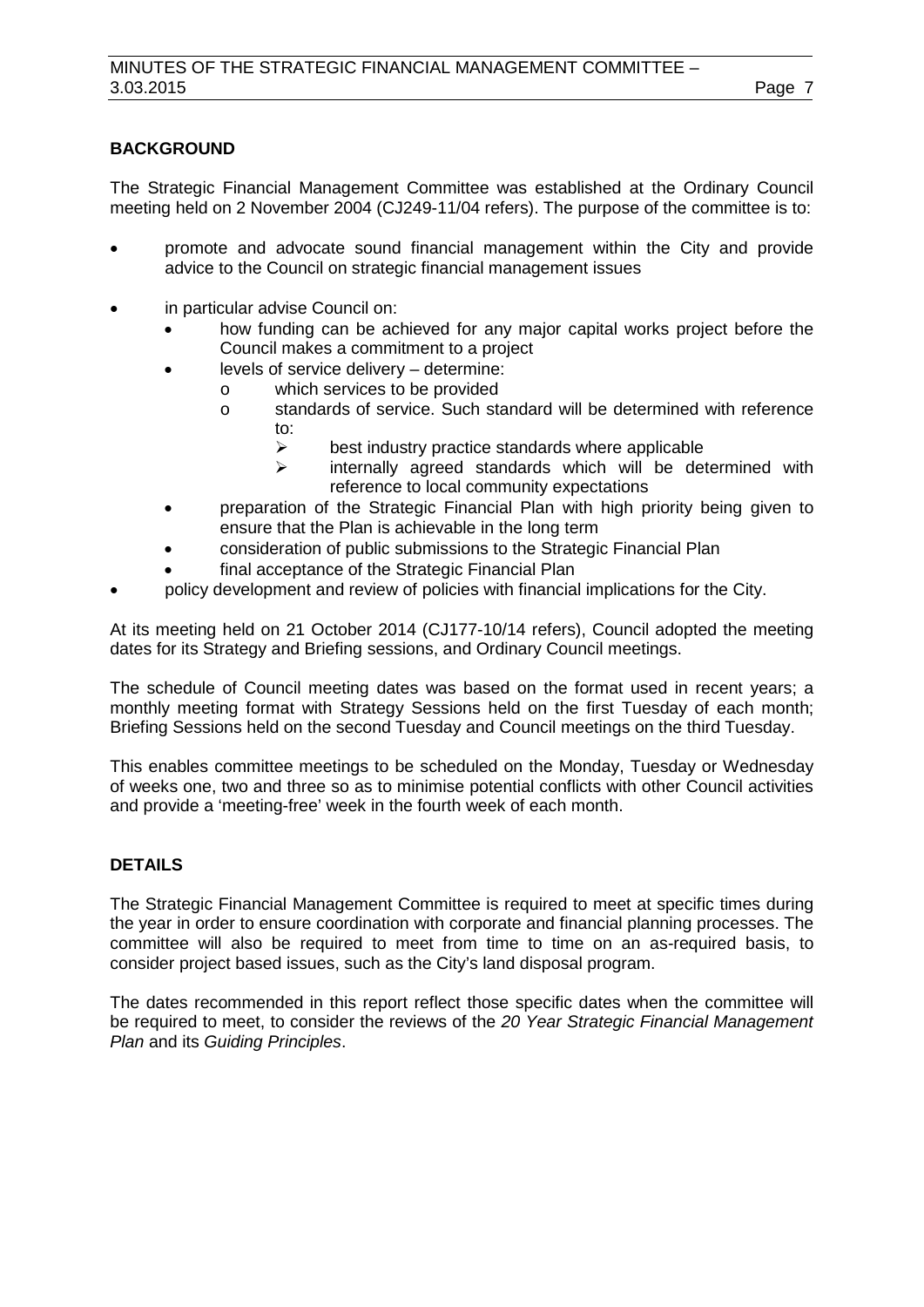## **Issues and options considered**

The Strategic Financial Management Committee can either:

- adopt the meeting dates as proposed in this report or
- amend the meeting dates.

## **Legislation / Strategic Community Plan / policy implications**

**Legislation** *Local Government Act 1995. Local Government (Administration) Regulations 1996. City of Joondalup Meeting Procedures Local Law 2013.*

#### **Strategic Community Plan**

| Key theme                   | Governance and Leadership. |
|-----------------------------|----------------------------|
| <b>Objective</b>            | Corporate capacity.        |
|                             |                            |
| <b>Strategic initiative</b> | Not applicable.            |
| <b>Policy</b>               | Not applicable.            |

#### **Risk management considerations**

Should forward planning of committee meetings not be identified, then there is a risk for meetings to be held on an ad-hoc basis; lacking coordination with other key meetings and corporate planning processes.

#### **Financial/budget implications**

Not applicable.

#### **Regional significance**

Not applicable.

#### **Sustainability implications**

Not applicable.

#### **Consultation**

Not applicable.

# **COMMENT**

The dates recommended in this report reflect those specific dates when the committee will be required to meet, to consider the reviews of the *20 Year Strategic Financial Management Plan* and its *Guiding Principles*. It is acknowledged that the committee will also be required to meet from time to time on an as-required basis, to consider project based issues, such as the City's land disposal program.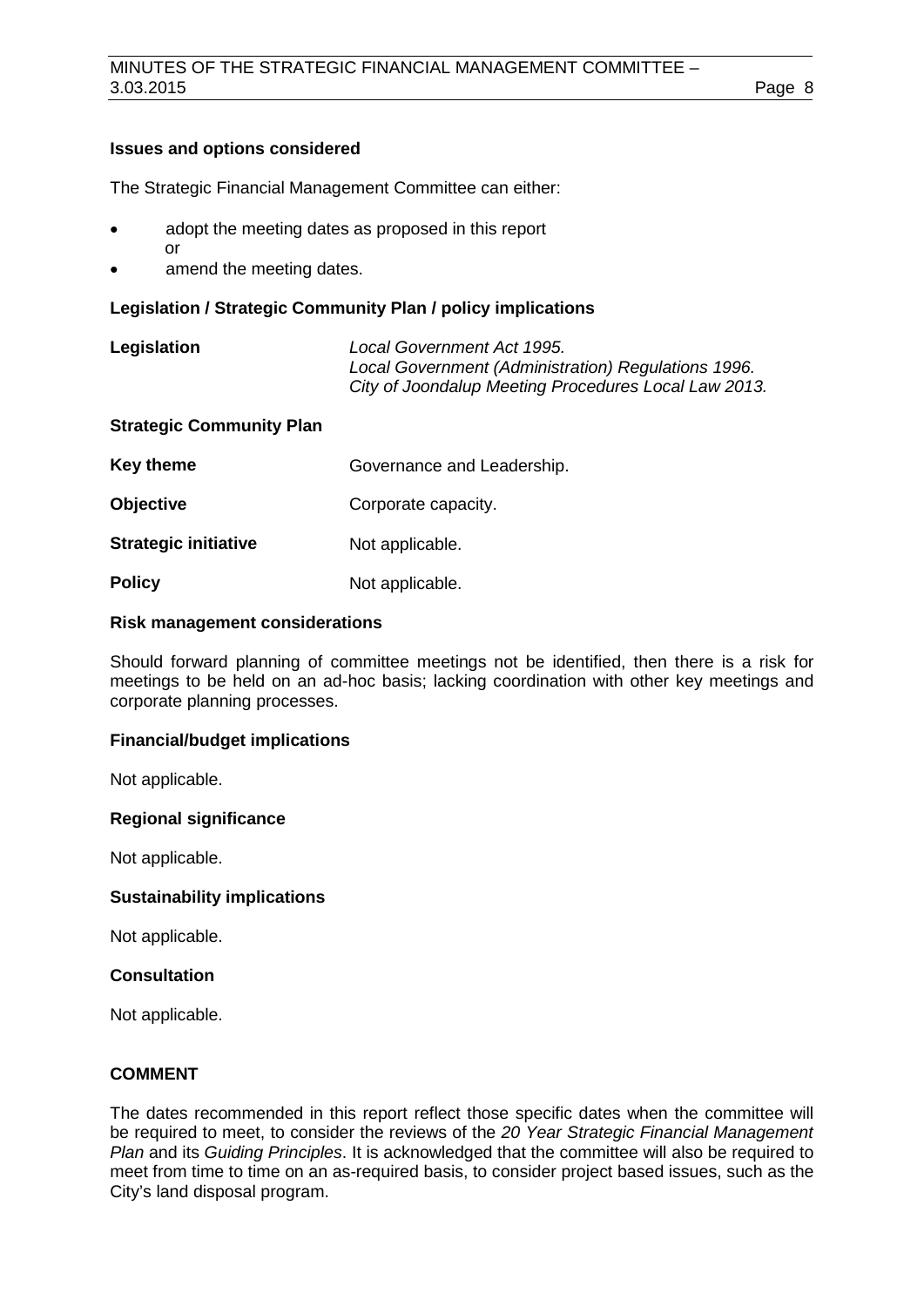# **VOTING REQUIREMENTS**

Simple Majority.

**MOVED Mayor Pickard, SECONDED Cr McLean that the Strategic Financial Management Committee ADOPTS the following meeting dates and times for the Strategic Financial Management Committee of the City of Joondalup to be held at the Joondalup Civic Centre, Boas Avenue, Joondalup:**

| <b>Strategic Financial Management Committee</b> |  |
|-------------------------------------------------|--|
| To be held in Conference Room 2                 |  |
| 5.45pm on Monday 14 July 2015                   |  |
| 5.45pm on Monday 9 November 2015                |  |

#### **The Motion was Put and CARRIED (7/0)**

**In favour of the Motion:** Cr Amphlett, Mayor Pickard, Crs Corr, Fishwick, Hamilton-Prime, McLean and Taylor.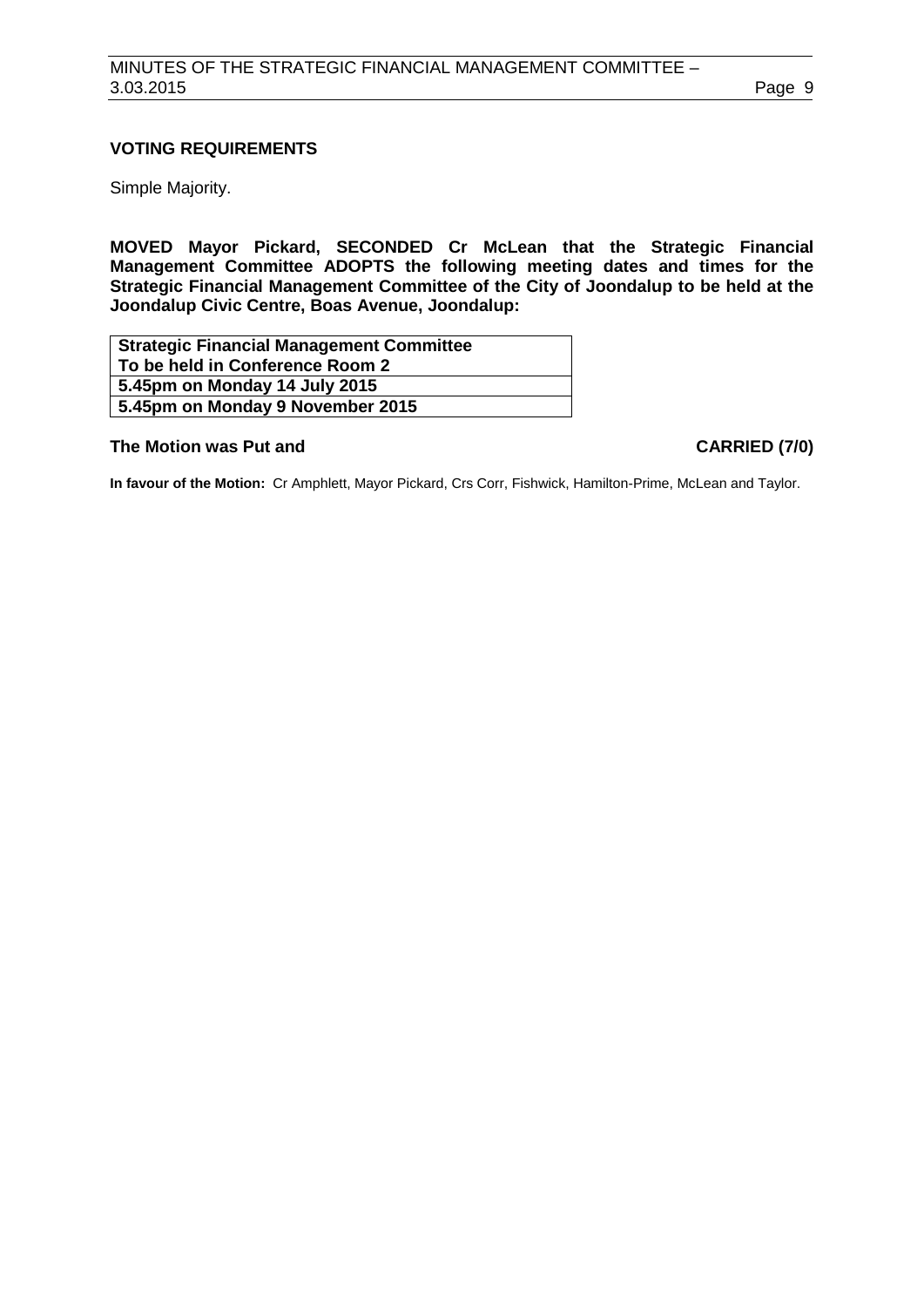## **Disclosure of interest affecting impartiality**

| <b>Name/Position</b>      | <b>Cr Brian Corr.</b>                                          |  |  |  |
|---------------------------|----------------------------------------------------------------|--|--|--|
| <b>Item No./Subject</b>   | Item 2 - 20 Year Strategic Financial Plan 2014-15 to 2033-34 - |  |  |  |
|                           | Review of Major Projects.                                      |  |  |  |
| <b>Nature of interest</b> | Interest that may affect impartiality.                         |  |  |  |
| <b>Extent of Interest</b> | Cr Corr's wife is secretary of the Undercroft Bridge Club,     |  |  |  |
|                           | mentioned in discussion.                                       |  |  |  |

# <span id="page-9-0"></span>**ITEM 2 20 YEAR STRATEGIC FINANCIAL PLAN 2014-15 TO 2033-34 - REVIEW OF MAJOR PROJECTS**

| <b>WARD</b>                           | All                                                                                                                                                                                              |
|---------------------------------------|--------------------------------------------------------------------------------------------------------------------------------------------------------------------------------------------------|
| <b>RESPONSIBLE</b><br><b>DIRECTOR</b> | Mr Mike Tidy<br><b>Corporate Services</b>                                                                                                                                                        |
| <b>FILE NUMBER</b>                    | 104470                                                                                                                                                                                           |
| <b>ATTACHMENTS</b>                    | Attachment 1<br><b>Major Projects</b>                                                                                                                                                            |
| <b>AUTHORITY / DISCRETION</b>         | Executive - The substantial direction setting and oversight<br>role of Council, such as adopting plans and reports,<br>accepting tenders, directing operations, setting and<br>amending budgets. |

#### **PURPOSE**

For the Strategic Financial Management Committee (the Committee) to review the Major Projects included within the update of *20 Year Strategic Financial Plan*.

#### **EXECUTIVE SUMMARY**

The *20 Year Strategic Financial Plan 2013-14 to 2032-33* was adopted by Council at its meeting held on 24 June 2014. The City is required to update the *20 Year Strategic Financial Plan* annually. This report is the beginning of the process for the 2015 update. It is proposed that the *20 Year Strategic Financial Plan* will be reviewed at a Budget Workshop in 2015 and with the Committee in July 2015, prior to its consideration by Council.

This report provides the Committee with the early opportunity to review the major projects that are included in the forthcoming update of the *20 Year Strategic Financial Plan 2014-15 to 2033-34* for feedback into the review of the *20 Year Strategic Financial Plan.*

*It is therefore recommended that the Strategic Financial Management Committee ENDORSES the major projects listed in Attachment 1 to this Report for review within this forthcoming update of the 20 Year Strategic Financial Plan 2014-15 to 2033-34.*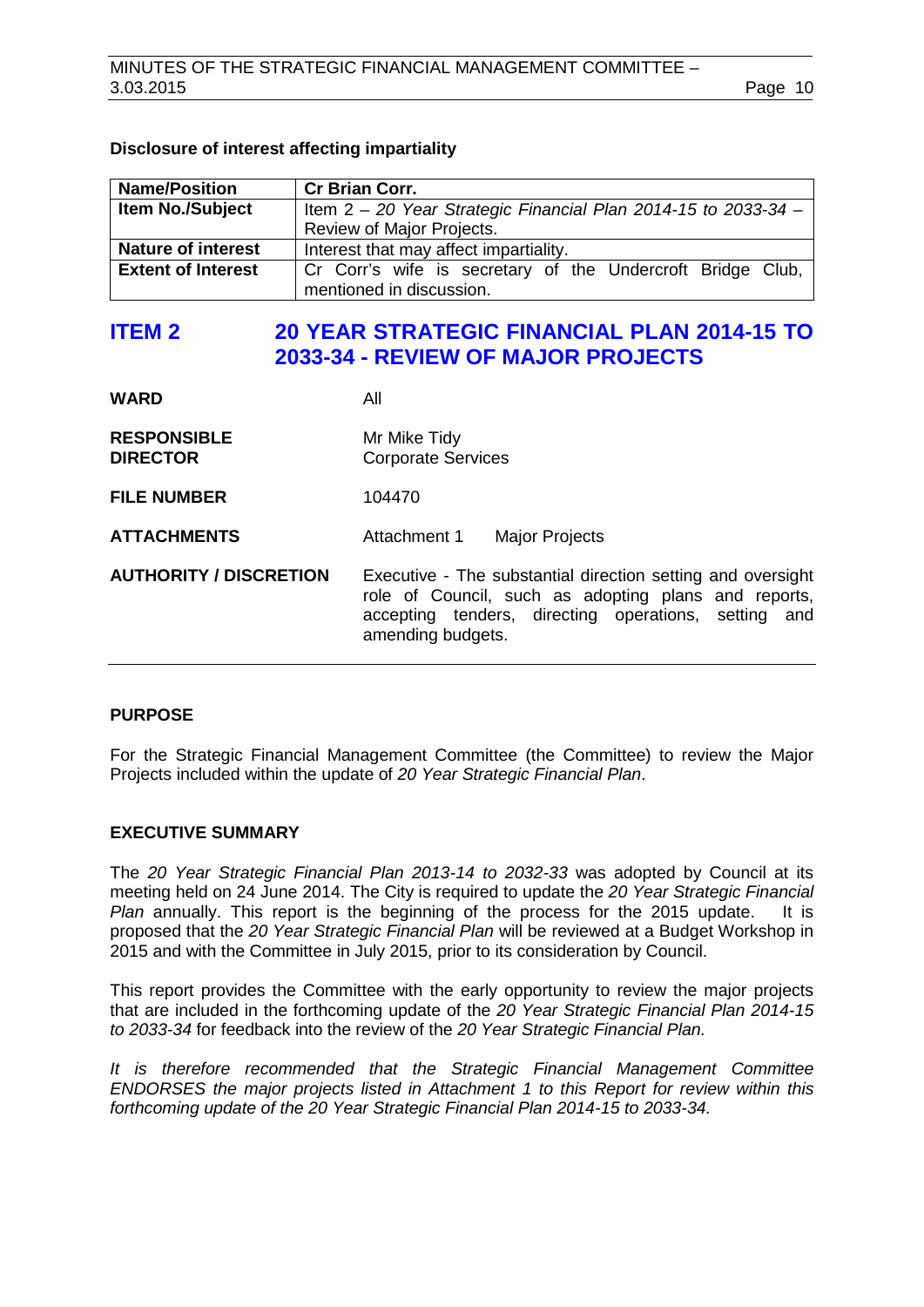# **BACKGROUND**

The *20 Year Strategic Financial Plan 2013-14 to 2032-33* was adopted by Council at its meeting held on 24 June 2014 (CJ101-06/14 refers). As part of the review last year, it was agreed that the annual update of the *20 Year Strategic Financial Plan* should be completed at the same time as the annual budget review, between February and June of each year. It is vital to build into the process an opportunity to review the scheduling/priority of major projects, which this report addresses.

# **DETAILS**

Attachment 1 provides details of the schedule of major projects included within the *20 Year Strategic Financial Plan*. For the majority of the projects shown in Attachment 1 to this Report, the timing shown is the same as in the adopted *20 Year Strategic Financial Plan*. The only change in the scheduling is the clubroom redevelopment of Chichester Park which is now proposed to be brought forward to 2019-20 from 2020-21. This change derives from the Active Reserve and Community Facilities Review as noted by Council at its meeting held on 15 July 2014 (CJ116–07/14 refers).

Additionally, the phasing of Grove Child Care/Dorchester Hall/Warwick Hall project has been amended slightly. The adopted SFP had \$2.8 million in 2016-17 and \$1.47 million in 2017- 18, a total of \$4.27 million. It is now anticipated that 2016-17 will involve planning and design only, and therefore a reduced cost of \$270,000 is shown, with the remaining \$4.0 million in 2017-18. The overall costs have not changed.

Feedback is sought on the list of major projects and any matters that need to be taken into consideration in regard to the following:

- Timing Should any of the projects be brought forward or delayed?
- Priority Are there projects that should be given a higher or lower priority currently shown?
- What's Included Any major projects that are not included but should now be considered for inclusion or any included that should be considered for removal.

#### **Issues and options considered**

#### Financial Sustainability Score

The Department of Local Government and Communities published a Financial Sustainability score for each metropolitan local government in October 2014, as part of the Metropolitan Local Government Reform update. The methodology developed was based on the seven statutory ratios (operating surplus ratio, own source revenue coverage, debt service coverage ratio, current ratio, asset consumption, asset renewal and asset sustainability) and scored them using three criteria:

- 1 Score of 1 to 10 based on Advisory Standard (issued by Department of Local Government and Communities in 2012) and a Performance Benchmark.
- 2 Weightings applied to each of the ratios, based on expert opinion.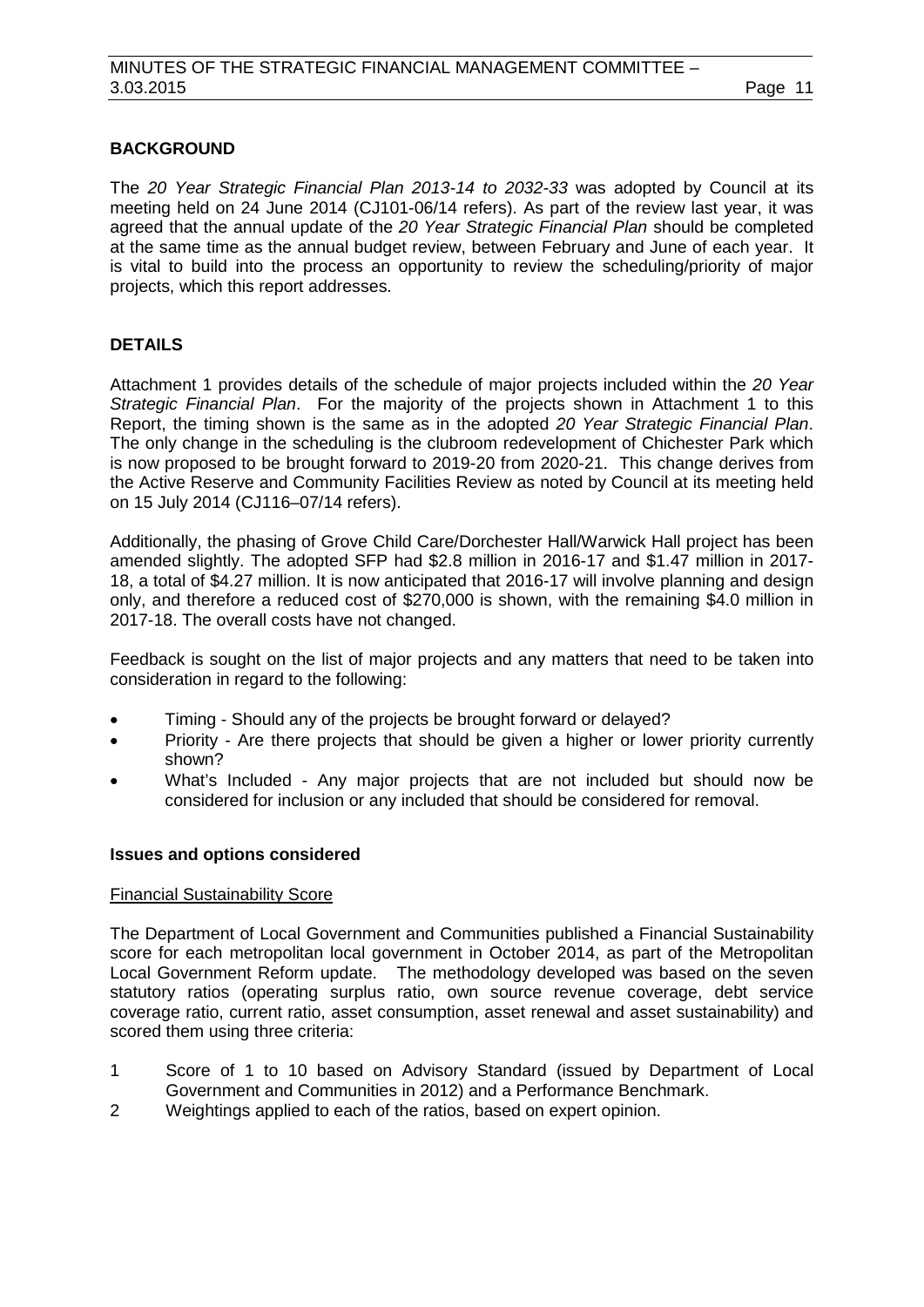| Operating<br>Surplus | Own<br>Source<br>Revenue | Debt<br>Service<br>Coverage | Current<br>Ratio | Asset<br>Consum<br>ption | Asset<br>Renewal<br>Funding | Asset<br>Sustain<br>ability | Total   |
|----------------------|--------------------------|-----------------------------|------------------|--------------------------|-----------------------------|-----------------------------|---------|
| 27.0%                | 10.5%                    | 17.3%                       | 19.0%            | 8.3%                     | $7.5\%$                     | 10.4%                       | $100\%$ |

3 Weightings Time Series. For the years that are most current these were given a higher weighting than the projections in a few years time.

The City scored 69 out of 100 for the financial sustainability score 2010 to 2013. This is one point less than the classification of *Average* (70+) and 11 points less than a *Good* score of 80+. The majority of the 31 points lost were due to the operating surplus ratio (23 points), with six points lost due to the three asset ratios and two points lost due to the current ratio.

#### Operating Surplus Ratio

The operating surplus ratio measures the amount of surplus available from day to day activities compared to the day to day income. The performance benchmark used by the Department of Local Government and Communities for the ratio is 5%; this is also the target established by the City. A 5% operating surplus ratio simply means that for each \$100 of operating income received, \$95 is spent in providing services and \$5 is left as a surplus to assist with new or upgraded facilities.

The City has had a downward trend over the last 10 years, (see chart below), with one of the main reasons for this being the new buildings and infrastructure that has led to increased operational costs (not matched by new income).

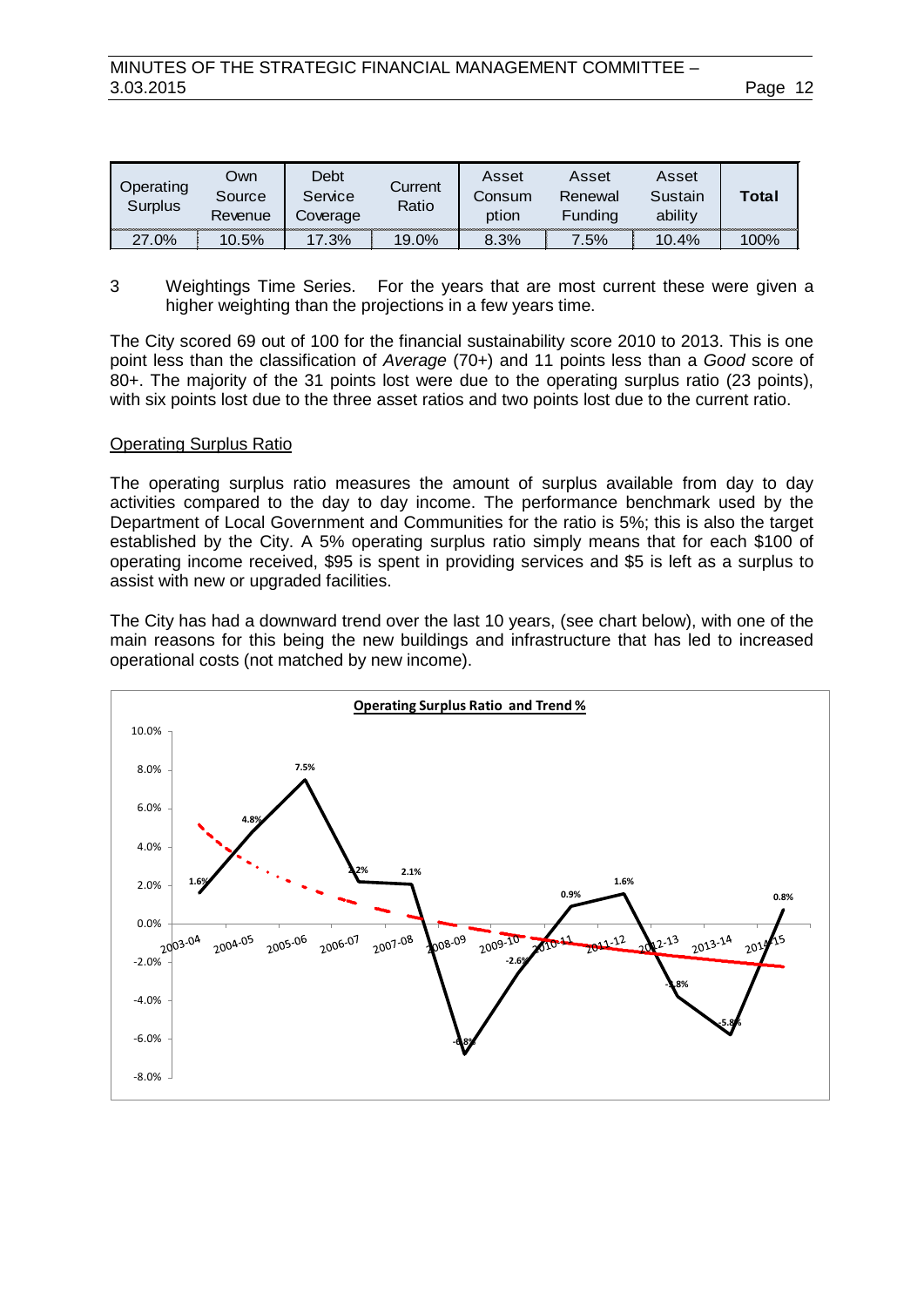# Asset Management Ratios

The Financial Statements for 2013-14 listed the Asset Ratios as follows:

- Asset Sustainability Ratio 40%.
- Asset Consumption Ratio 67%.
- Asset Renewal Funding Ratio 83%.

The asset sustainability ratio indicates that the level of expenditure on capital renewals is far lower than the level of consumption, as the ratio compares the amount of capital expenditure on renewals versus the depreciation (consumption). In other words for each \$100 consumed (depreciation) only \$40 was spent on capital renewals. The target is to be between 90% and 110%. This ratio therefore indicates that the City has a high emphasis on capital expenditure for new/upgrade assets, which results in less expenditure on renewals. The expenditure on new capital investment also increases operational costs required to operate/maintain assets, and detrimentally affects the operating surplus ratio.

## **Challenges**

The operating surplus ratio is the most important indicator for long-term financial planning. The City is projecting that the operating surplus ratio will improve steadily over the next few years, as indicated on the chart below, with the benchmark achieved by 2023-24.



There are significant challenges for the City to achieve the improved operating surplus ratio:

- Employment costs to increase by no more than 3% each year. This will be particularly challenging for 2015-16 as the current Workplace Agreement provides for a 4% increase in salaries.
- New major projects which will require additional costs to operate/maintain.
- Asset renewal plans are being reviewed for all asset classes, this may indicate as suggested by the asset sustainability ratio, that insufficient expenditure is being spent on existing infrastructure to ensure that assets/infrastructure are maintained in line with community expectations.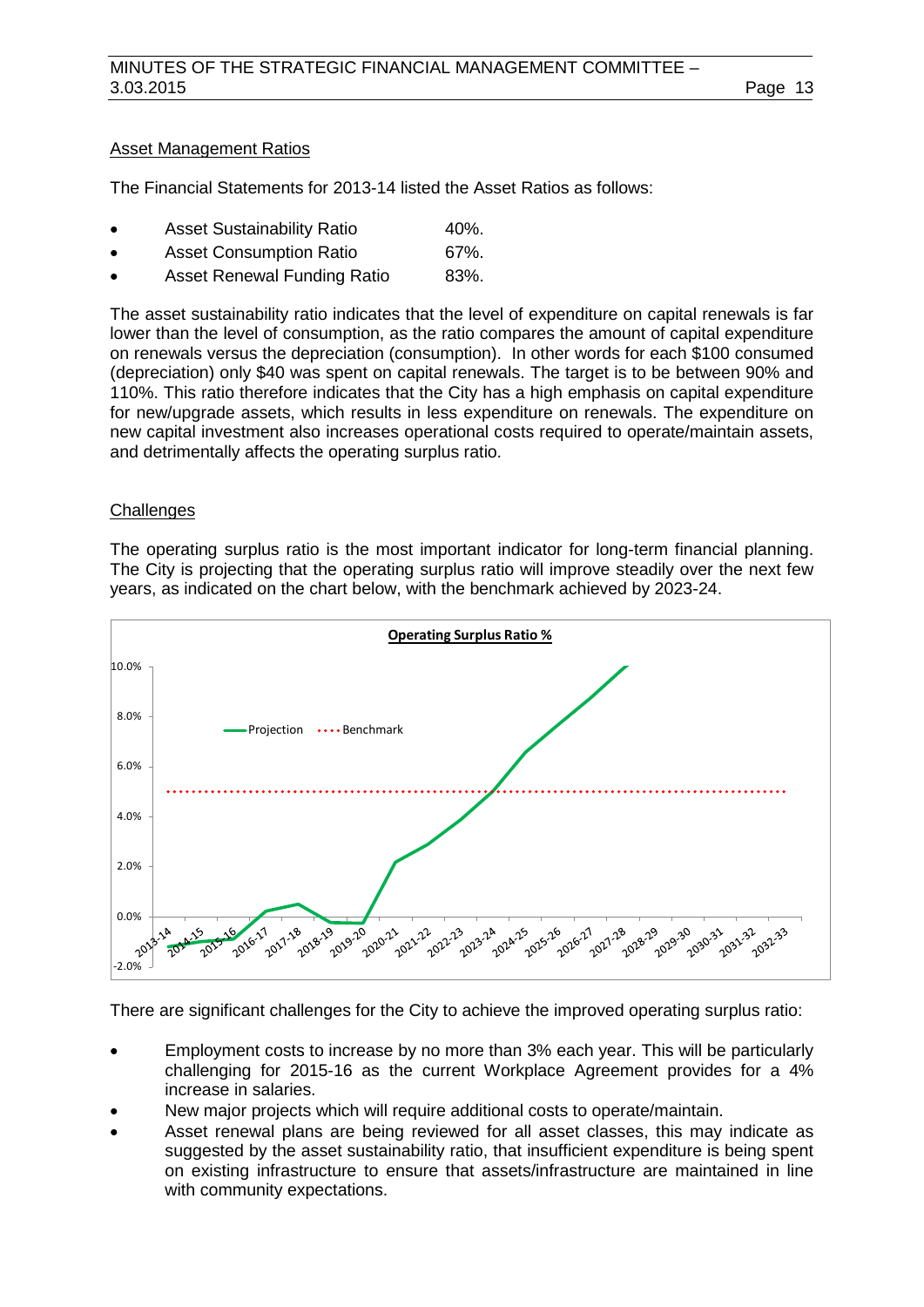# MINUTES OF THE STRATEGIC FINANCIAL MANAGEMENT COMMITTEE – 3.03.2015 Page 14

From 2027-28 onwards the ratio is projected to be above 10%, however there are very few major projects in the later years. Of the \$270 million expenditure in major projects, 82% (\$221 million) is within the first 10 years. It is possible that other major projects would be planned during the latter years which could impact on the operating surplus ratio, if the costs of operating are not matched by income.

# **Legislation / Strategic Community Plan / policy implications**

| Legislation                     | Local Government Act 1995. Section 5.56 of<br>the<br>Local Government Act 1995 provides that:                                                                                 |  |  |  |
|---------------------------------|-------------------------------------------------------------------------------------------------------------------------------------------------------------------------------|--|--|--|
|                                 | "(1) A local government is to plan for the future of the district."                                                                                                           |  |  |  |
| <b>Strategic Community Plan</b> |                                                                                                                                                                               |  |  |  |
| <b>Key theme</b>                | Financial Sustainability.                                                                                                                                                     |  |  |  |
| <b>Objective</b>                | Effective management.                                                                                                                                                         |  |  |  |
| <b>Strategic initiative</b>     | Manage liabilities and assets through a planned,<br>$\bullet$<br>long-term approach.<br>Balance service levels for assets against long-term<br>$\bullet$<br>funding capacity. |  |  |  |
| <b>Policy</b>                   | Not applicable.                                                                                                                                                               |  |  |  |

# **Risk management considerations**

The *20 Year Strategic Financial Plan* is based on many assumptions. There is a risk that those assumptions could be wrong or may not come to pass, however, it is a planning tool and the City is not committed to anything in the plan by virtue of endorsing it. Periodic review and continual update of the plan will ensure that it remains a relevant and useful document to manage the City's financial affairs into the future.

# **Financial / budget implications**

Not applicable.

# **Regional significance**

Not applicable.

# **Sustainability implications**

Not applicable.

**Consultation**

Not applicable.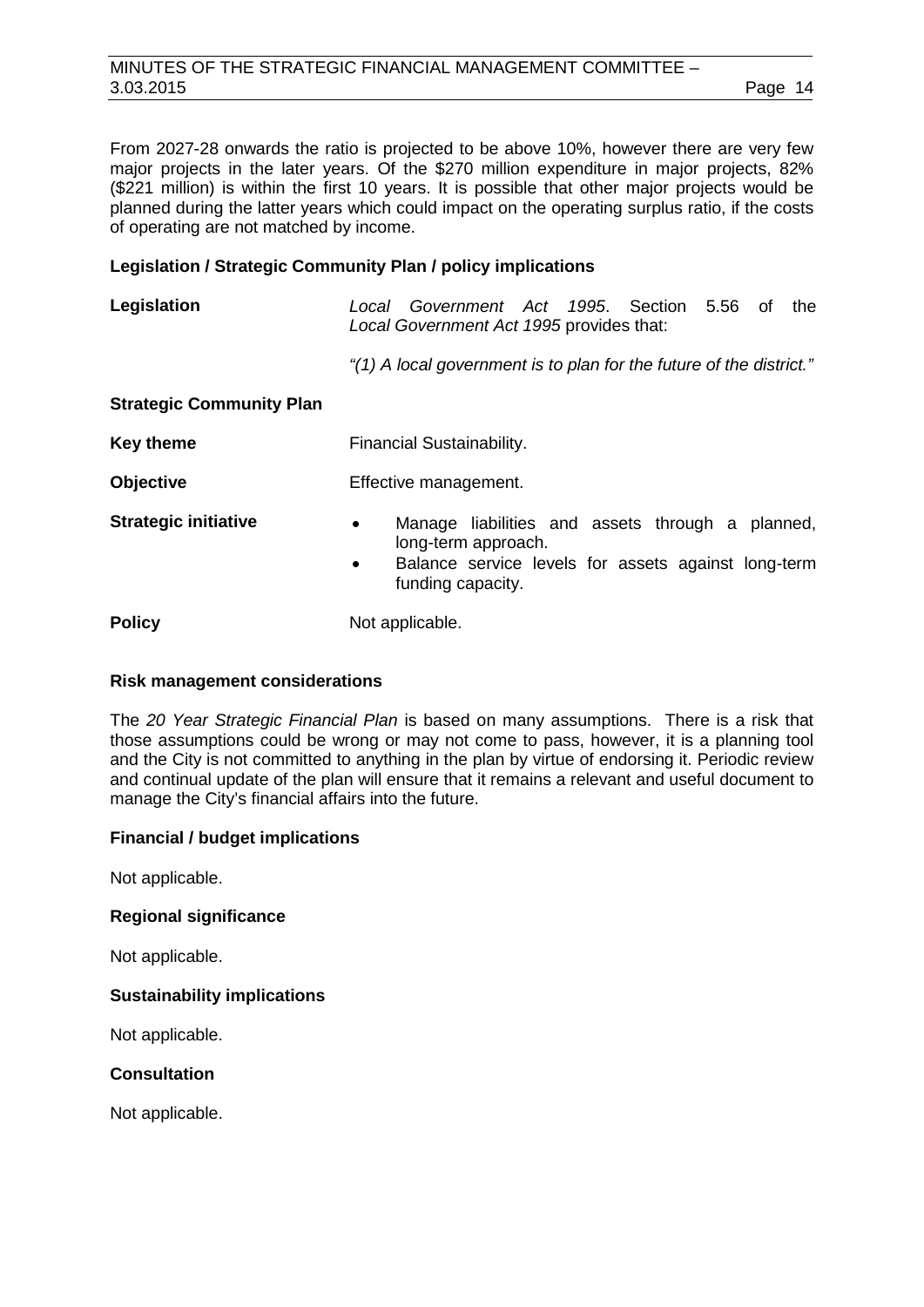# **COMMENT**

The direction provided at this stage in the process does not fix the assumptions for the City, but provides direction for the update of the model. The Elected Members and the Strategic Financial Management Committee have further opportunities to review all the assumptions when the *20 Year Strategic Financial Plan* is presented at the budget workshop in May, and again at the Strategic Financial Management Committee meeting in July.

## **VOTING REQUIREMENTS**

Simple Majority.

**MOVED Cr Hamilton-Prime, SECONDED Cr McLean that the Strategic Financial Management Committee ENDORSES the major projects listed in Attachment 1 to this Report for review within this forthcoming update of the** *20 Year Strategic Financial Plan 2014-15 to 2033-34.*

#### **The Motion was Put and CARRIED (7/0)**

**In favour of the Motion:** Cr Amphlett, Mayor Pickard, Crs Corr, Fishwick, Hamilton-Prime, McLean and Taylor.

*Appendix 1 refers*

*[To access this attachment on electronic document, click here: Attach1agnSFMC030315.pdf](http://www.joondalup.wa.gov.au/files/committees/SFMC/2015/Attach1agnSFMC030315.pdf)*

*Cr Norman entered the room at 5.59pm.*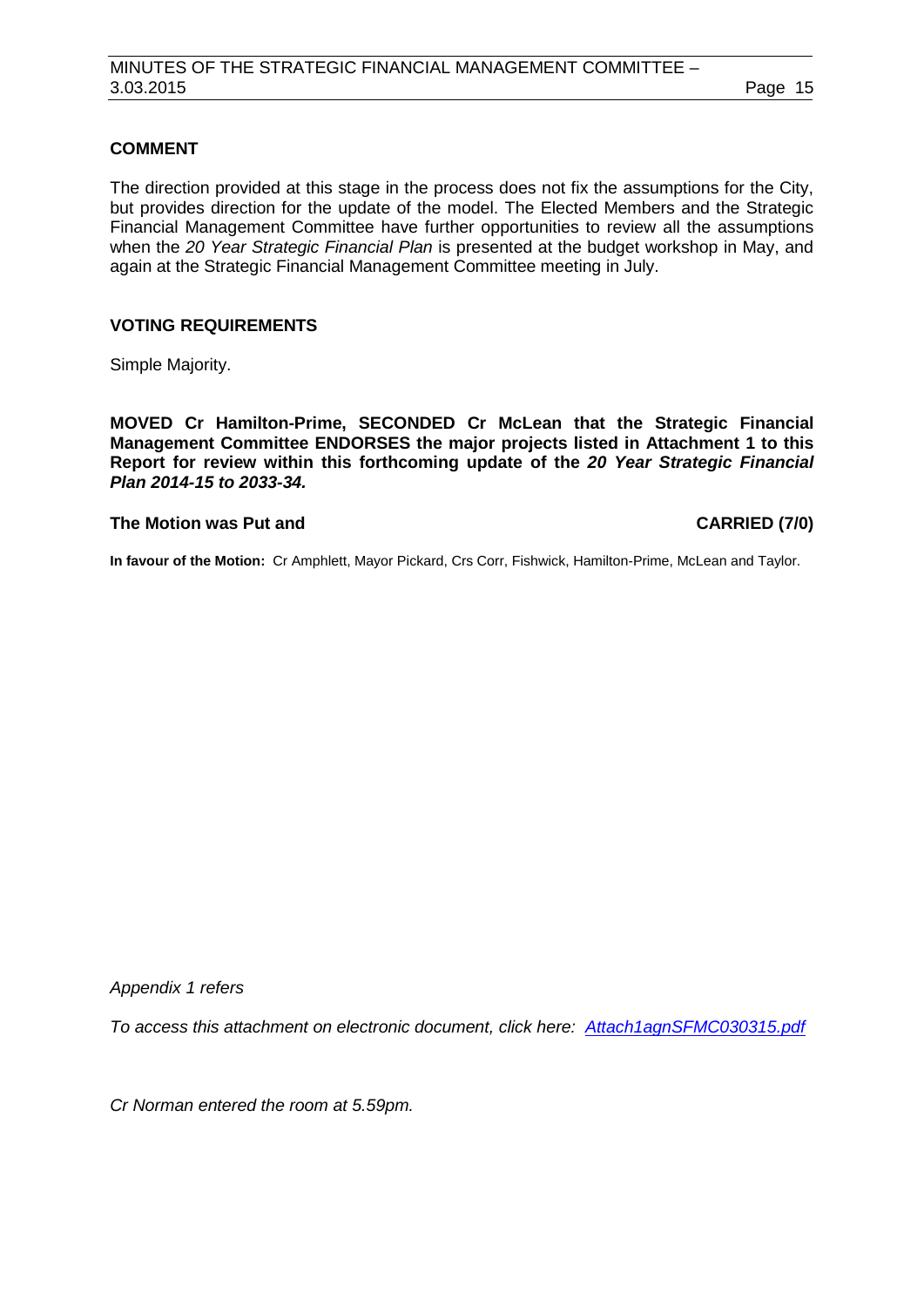# <span id="page-15-0"></span>**ITEM 3 IMPACT ON 20 YEAR STRATEGIC FINANCIAL PLAN OF REPORTS TO COUNCIL – OCTOBER 2014 TO DECEMBER 2014**

| <b>WARD</b>                           | All                                                                                                                                                    |                                                                                                     |
|---------------------------------------|--------------------------------------------------------------------------------------------------------------------------------------------------------|-----------------------------------------------------------------------------------------------------|
| <b>RESPONSIBLE</b><br><b>DIRECTOR</b> | Mr Mike Tidy<br><b>Corporate Services</b>                                                                                                              |                                                                                                     |
| <b>FILE NUMBER</b>                    | 104470                                                                                                                                                 |                                                                                                     |
| <b>ATTACHMENTS</b>                    | Attachment 1                                                                                                                                           | Impact on 20 Year Strategic Financial<br>Plan of Reports to Council - June 2014 to<br>December 2014 |
| <b>AUTHORITY / DISCRETION</b>         | Information - includes items provided to Council for<br>information purposes only that do not require a decision of<br>Council (that is for 'noting'). |                                                                                                     |

## **PURPOSE**

To summarise the impacts on the adopted *20 Year Strategic Financial Plan* (SFP) of reports approved by Council for the period October 2014 to December 2014.

# **EXECUTIVE SUMMARY**

A new quarterly report was introduced in October 2014, as part of the Chief Executive Officer's (CEO) Key Performance Indicators. This report is the second quarterly report. The intention is to provide progressive updates between annual reviews of the SFP by summarising the impacts on the adopted SFP of reports presented to Council.

This report covers the period October to December 2014 and will also summarise the combined impacts from June 2014.

So that the report focuses on those decisions that are capable of having an impact of some significance a minimum threshold of an impact of \$50,000 has been applied. There were no reports from October to December 2014 that were above the minimum threshold. There were eight reports approved by Council between June 2014 and September 2014 that had a total improvement in cash, up to 2032-33, of \$58.4 million.

*It is therefore recommended that the Strategic Financial Management Committee NOTES:*

- *1 no reports were considered by Council from October to December 2014 that had an impact on the 20 year Strategic Financial Plan;*
- *2 the net cumulative effect of decisions in the 2014-15 financial year of a total improvement in cash of \$58.4 million up to 2032-33.*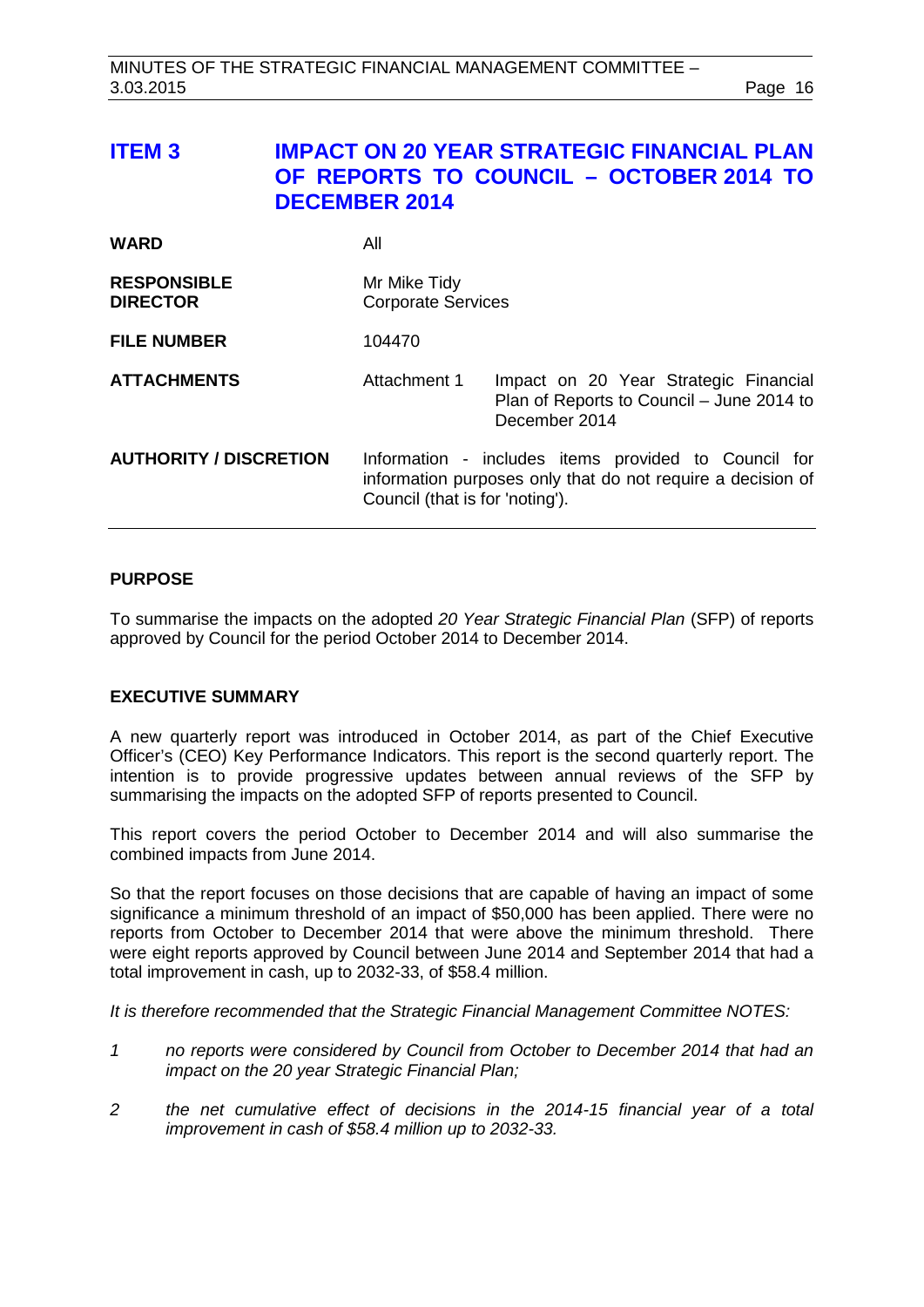# **BACKGROUND**

A new quarterly report was introduced in October 2014, as part of the Chief Executive Officer's (CEO) Key Performance Indicators. This report is the second quarterly report. The intention is to provide progressive updates between annual reviews of the SFP by summarising the impacts on the adopted SFP of reports to Council.

The previous report covered June to September 2014. This report covers the period October to December 2014 and will also summarise the combined impacts from June 2014.

# **DETAILS**

The SFP is a long-term planning tool, and evaluating impacts which are minor is of little relevance therefore a minimum threshold has been applied where an impact of less than \$50,000 is not reported. The threshold of \$50,000 results in many of the reports being outside the scope of this analysis, as they have a relatively small amount (for example planning fees) or have no financial impact at all. Consequently, of all the reports presented to Council between October and December 2014 there were no reports that have an impact on the SFP.

There were eight reports between June to September 2014, that had impacts and these are listed in Attachment 1. With regards the tables, please note:

- The impacts have been categorised into:
	- o \$61.4 million Commitments made by Council<br>o (\$3.0 million) Other impacts including amou
	- (\$3.0 million) Other impacts including amounts that were informed by other bodies, or potential impacts for reports that have been noted, without a firm commitment having been made yet. This specifically relates to the Active Reserve and Community Facility Review where various items are noted and recommended for inclusion in budgets.
- The SFP Impact is based on:
	- o total estimated cashflows up to 2032-33
	- inflation
	- o whole of life costs such as capital expenditure, operating expenses, operating income, reserves, borrowings, interest payments, earnings on cash held.

As a result of calculating the impacts up to 2032-33 for total cash, the impact for each report is higher than the initial impact. For example, the (\$4 million) proceeds that were initially planned for Lot 971 Creaney Drive results in an overall impact of (\$7.1 million) up to 2032- 33. The additional costs of (\$3.1 million) relate to changes in borrowings, additional interest payments and reduced earnings on cash held as a consequence of the (\$4 million) reduced proceeds.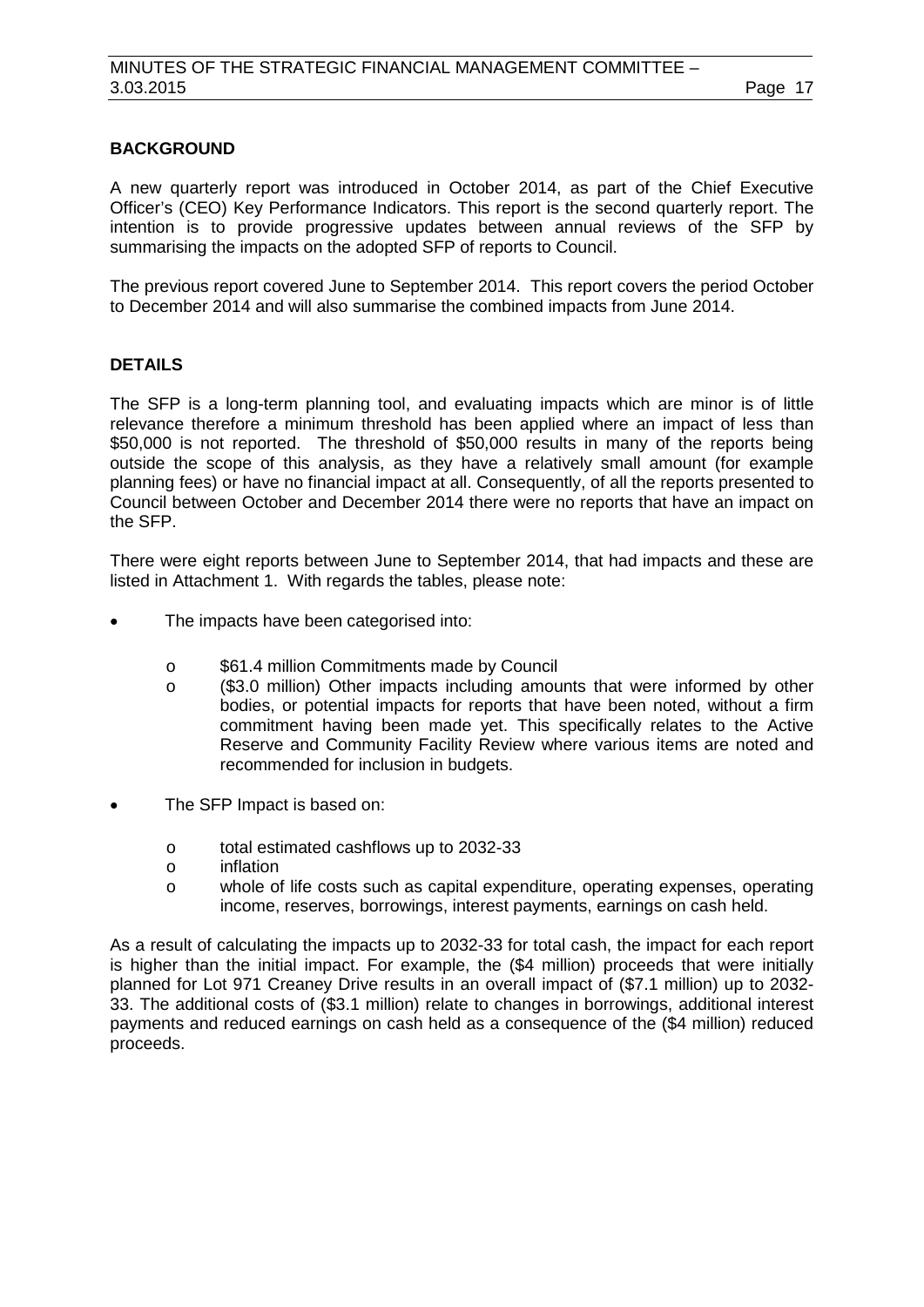# **Issues and options considered**

The previous report presented to the Strategic Financial Management Committee on 6 October 2014 indicated that Item 8 - Tender 01410 Processing Co-Mingles Recyclables had a neutral impact within the SFP. This issue was discussed by the committee and requested that the impacts of the tender to be shown as a benefit. Attachment 1 now includes the estimated benefits of \$61.1 million for Item 8. The previous report had indicated that there were total costs of all eight reports of (\$2.7 million). This has been restated to \$58.4 million to take account of Item 8.

The impacts of all reports included in Attachment 1 will be included in the next update of the SFP in 2015.

## **Legislation / Strategic Community Plan / policy implications**

| Legislation                     | Local Government Act 1995. Section 5.56 of the<br>Local Government Act 1995 provides that:                                                                                    |  |  |
|---------------------------------|-------------------------------------------------------------------------------------------------------------------------------------------------------------------------------|--|--|
|                                 | "(1) A local government is to plan for the future of the district."                                                                                                           |  |  |
| <b>Strategic Community Plan</b> |                                                                                                                                                                               |  |  |
| <b>Key theme</b>                | Financial Sustainability.                                                                                                                                                     |  |  |
| <b>Objective</b>                | Effective management.                                                                                                                                                         |  |  |
| <b>Strategic initiative</b>     | Manage liabilities and assets through a planned,<br>$\bullet$<br>long-term approach.<br>Balance service levels for assets against long-term<br>$\bullet$<br>funding capacity. |  |  |
| <b>Policy</b>                   | Not applicable.                                                                                                                                                               |  |  |

#### **Risk management considerations**

The SFP is based on many assumptions. There is a risk that those assumptions could be wrong or may not come to pass, however, it is a planning tool and the City is not committed to anything in the plan by virtue of endorsing it. Periodic review and continual update of the plan will ensure that it remains a relevant and useful document to manage the City's financial affairs into the future.

#### **Financial / budget implications**

The impact to the City up to 2032-33 of the reports approved between June 2014 and December 2014 is estimated to be a benefit of \$58.4 million. This impact is the total change in cash at the end of 2032-33, and while this is a benefit there are some years where the impacts may be negative.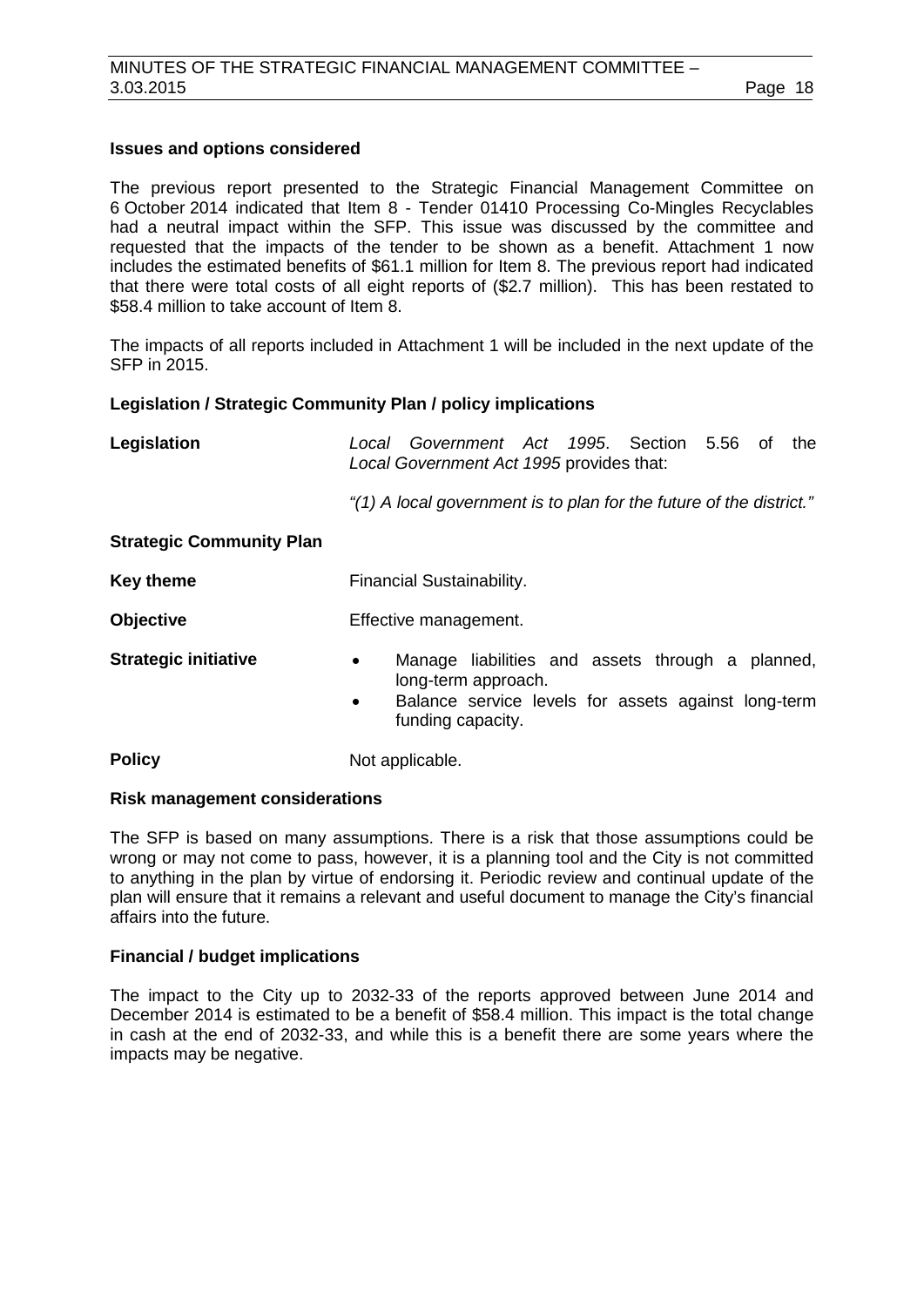# **Regional significance**

Not applicable.

# **Sustainability implications**

Not applicable.

# **Consultation**

Not applicable.

# **COMMENT**

This report provides a further enhancement to the long-term financial sustainability by the City by providing a progressive update on the impacts on the 20 year SFP of Council decisions.

# **VOTING REQUIREMENTS**

Simple Majority.

*The Director Planning and Community Development left the room at 6.12pm and returned at 6.13pm.*

**MOVED Cr Fishwick, SECONDED Cr Hamilton-Prime that the Strategic Financial Management Committee NOTES:**

- **1 no reports were considered by Council from October to December 2014 that had an impact on the 20 year Strategic Financial Plan;**
- **2 the net cumulative effect of decisions in the 2014-15 financial year of a total improvement in cash of \$58.4 million up to 2032-33.**

# **The Motion was Put and CARRIED (7/0)**

**In favour of the Motion:** Cr Amphlett, Mayor Pickard, Crs Corr, Fishwick, Hamilton-Prime, McLean and Taylor.

*Appendix 2 refers*

*[To access this attachment on electronic document, click here: Attach2agnSFMC030315.pdf](http://www.joondalup.wa.gov.au/files/committees/SFMC/2015/Attach2agnSFMC030315.pdf)*

*The Senior Financial Analyst left the room at 6.14pm.*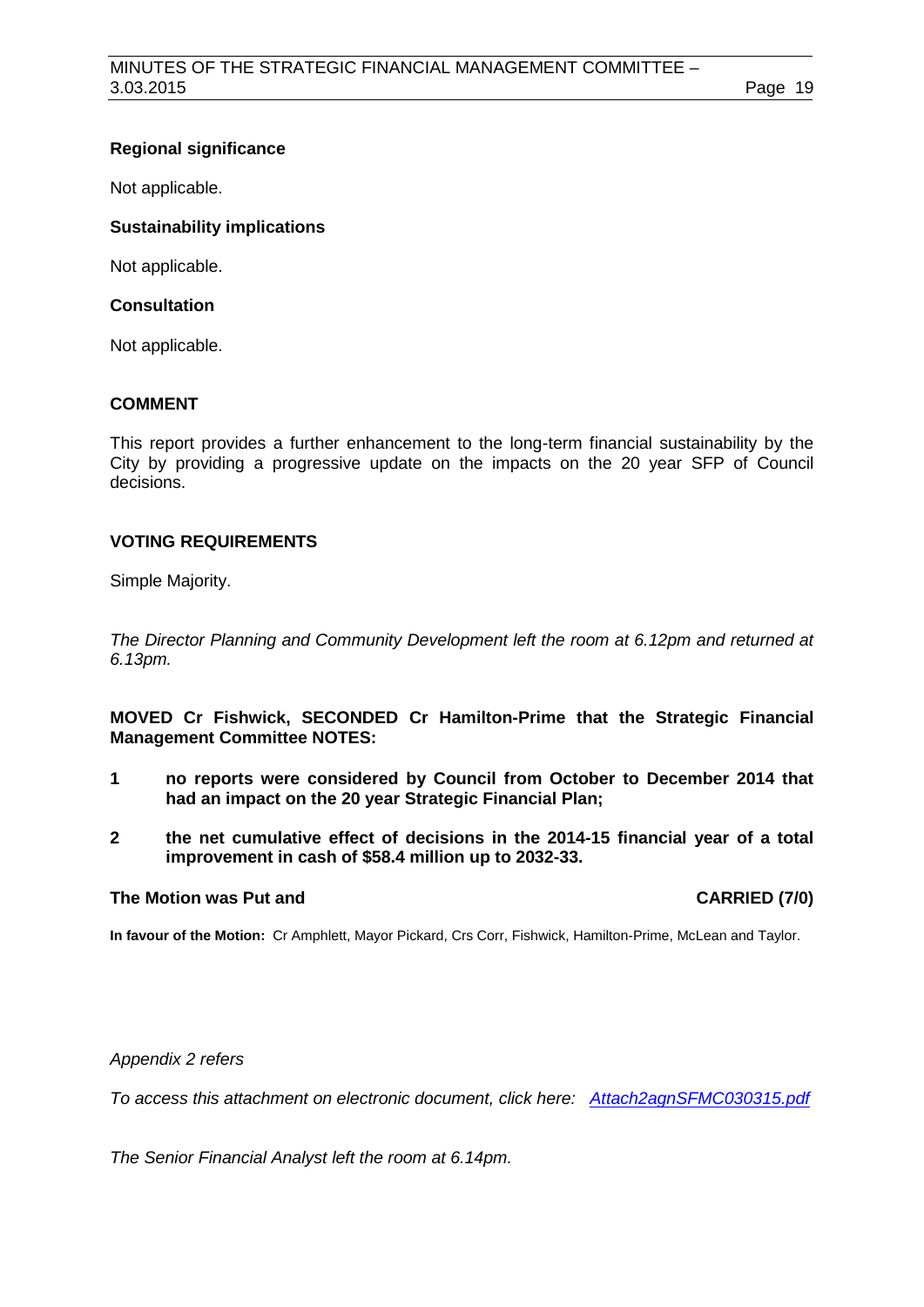<span id="page-19-0"></span>

| ITEM 4                                | <b>CONFIDENTIAL -</b>              | <b>CITY</b><br><b>OF</b><br><b>JOONDALUP</b><br>FREEHOLD LAND - LOTS 200, 201 AND 202<br><b>KANANGRA CRESCENT, GREENWOOD</b>                                                                     |  |
|---------------------------------------|------------------------------------|--------------------------------------------------------------------------------------------------------------------------------------------------------------------------------------------------|--|
| <b>WARD</b>                           | South-East                         |                                                                                                                                                                                                  |  |
| <b>RESPONSIBLE</b><br><b>DIRECTOR</b> | Mr Garry Hunt<br>Office of the CEO |                                                                                                                                                                                                  |  |
| <b>FILE NUMBER</b>                    | 63627, 101515                      |                                                                                                                                                                                                  |  |
| <b>ATTACHMENTS</b>                    | Attachment 1                       | Location plan of Lots 200, 201 and 202<br>Kanangra Crescent, Greenwood and<br>surrounding Public Open Space                                                                                      |  |
|                                       | Attachment 2                       | Photographs of subject lots                                                                                                                                                                      |  |
|                                       |                                    | (Please Note: The Report and Attachments are confidential<br>and will appear in the official Minute Book only).                                                                                  |  |
| <b>AUTHORITY / DISCRETION</b>         |                                    | Executive - The substantial direction setting and oversight<br>role of Council, such as adopting plans and reports,<br>accepting tenders, directing operations, setting and<br>amending budgets. |  |

This report is confidential in accordance with section 5.23(2)(h) of the *Local Government Act 1995*, which also permits the meeting to be closed to the public for business relating to the following:

*The determination by the local government of a price for the sale or purchase of property by the local government.*

A full report was provided to Elected Members under separate cover. The report is not for publication.

#### **MOVED Mayor Pickard, SECONDED Cr Hamilton-Prime that Council:**

- **1 SUPPORTS the amalgamation of Lots 200, 201 and 202 Kanangra Crescent, Greenwood;**
- **2 REQUESTS the initiation of an amendment to** *District Planning Scheme No. 2* **for the purpose of public consultation to recode Lots 200, 201 and 202 Kanangra Crescent, Greenwood from R20 to R40;**
- **3 NOTES that the funds derived from the sale of the site will be transferred to the Joondalup Performing Arts and Cultural Facility reserve fund.**

# **The Motion was Put and CARRIED (6/1)**

**In favour of the Motion:** Cr Amphlett, Mayor Pickard, Crs Fishwick, Hamilton-Prime, McLean and Taylor. **Against the Motion:** Cr Corr.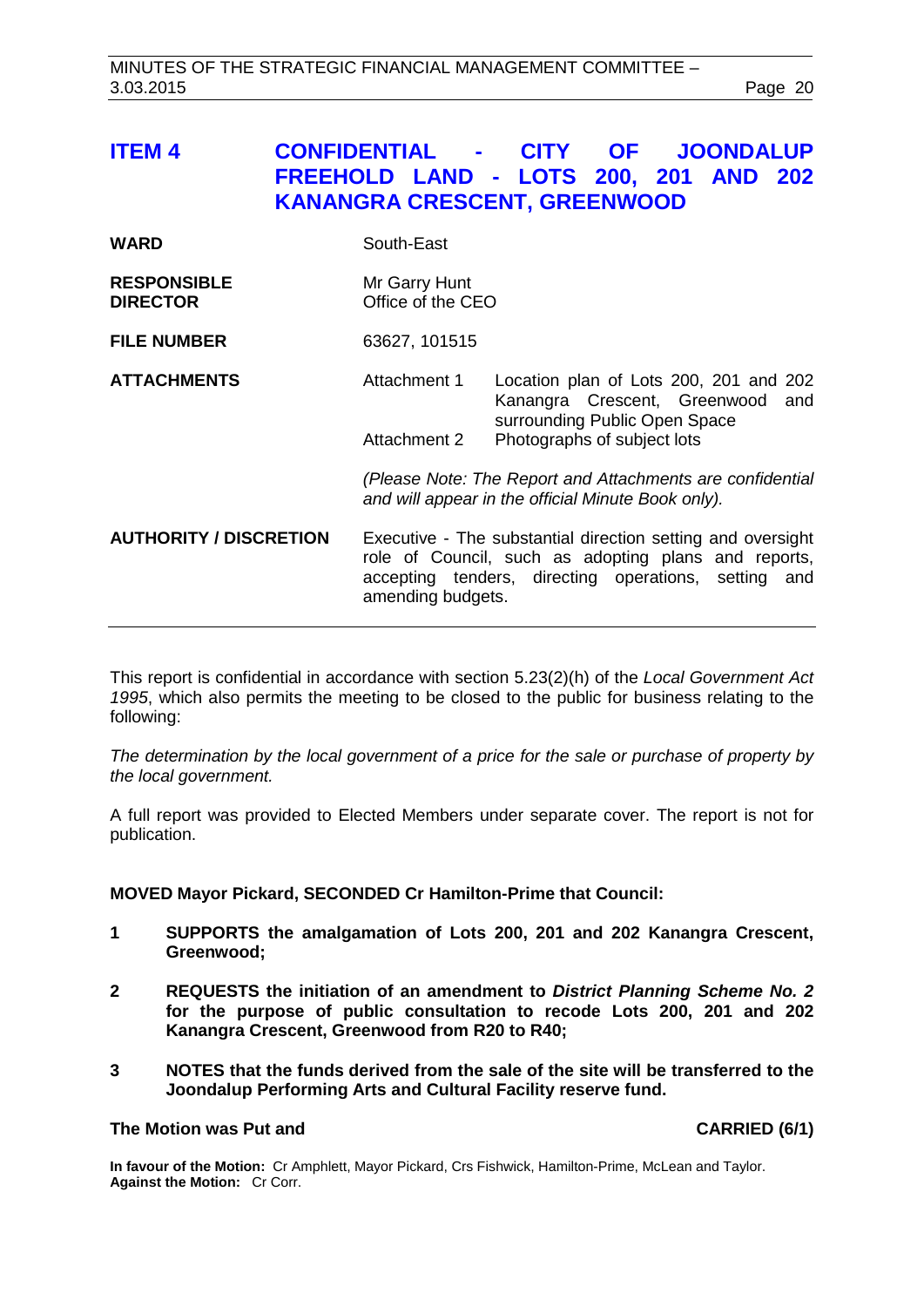<span id="page-20-0"></span>

| <b>ITEM 5</b> | <b>CONFIDENTIAL - STATUS REPORT ON CITY</b>      |  |
|---------------|--------------------------------------------------|--|
|               | FREEHOLD PROPERTIES PROPOSED FOR                 |  |
|               | DISPOSAL INCLUDING THE PROPOSED                  |  |
|               | <b>ACQUISITION OF LOT 12223 (12) BLACKWATTLE</b> |  |
|               | <b>PARADE, PADBURY</b>                           |  |

| <b>WARD</b>                           | All                                                                                                                                                                                              |                                                                                                                     |
|---------------------------------------|--------------------------------------------------------------------------------------------------------------------------------------------------------------------------------------------------|---------------------------------------------------------------------------------------------------------------------|
| <b>RESPONSIBLE</b><br><b>DIRECTOR</b> | Mr Garry Hunt<br>Office of the CEO                                                                                                                                                               |                                                                                                                     |
| <b>FILE NUMBER</b>                    | 63627, 101515                                                                                                                                                                                    |                                                                                                                     |
| <b>ATTACHMENTS</b>                    | Attachment 1                                                                                                                                                                                     | Location Plans - Lot 745 (103) Caridean<br>Street, Heathridge and Lot 23 (77) Gibson<br>Avenue, Padbury             |
|                                       | <b>Attachment 2</b>                                                                                                                                                                              | Location Plans - Lot 701 (15) Burlos<br>Court, Joondalup and Lot 549 (11)<br>Moolanda Boulevard, Kingsley           |
|                                       | Attachment 3                                                                                                                                                                                     | Location<br>Plans - Lot 1001<br>(14)<br>Camberwarra Drive, Craigie and Lots<br>642/643 (57/59) Marri Road, Duncraig |
|                                       | Attachment 4                                                                                                                                                                                     | Lot 12223 (12) Blackwattle Parade,<br>Padbury                                                                       |
|                                       | (Please Note: The Report and Attachments are confidential<br>and will appear in the official Minute Book only).                                                                                  |                                                                                                                     |
| <b>AUTHORITY / DISCRETION</b>         | Executive - The substantial direction setting and oversight<br>role of Council, such as adopting plans and reports,<br>accepting tenders, directing operations, setting and<br>amending budgets. |                                                                                                                     |

This report is confidential in accordance with section 5.23(2)(h) of the *Local Government Act 1995*, which also permits the meeting to be closed to the public for business relating to the following:

*The determination by the local government of a price for the sale or purchase of property by the local government.*

A full report was provided to Elected Members under separate cover. The report is not for publication.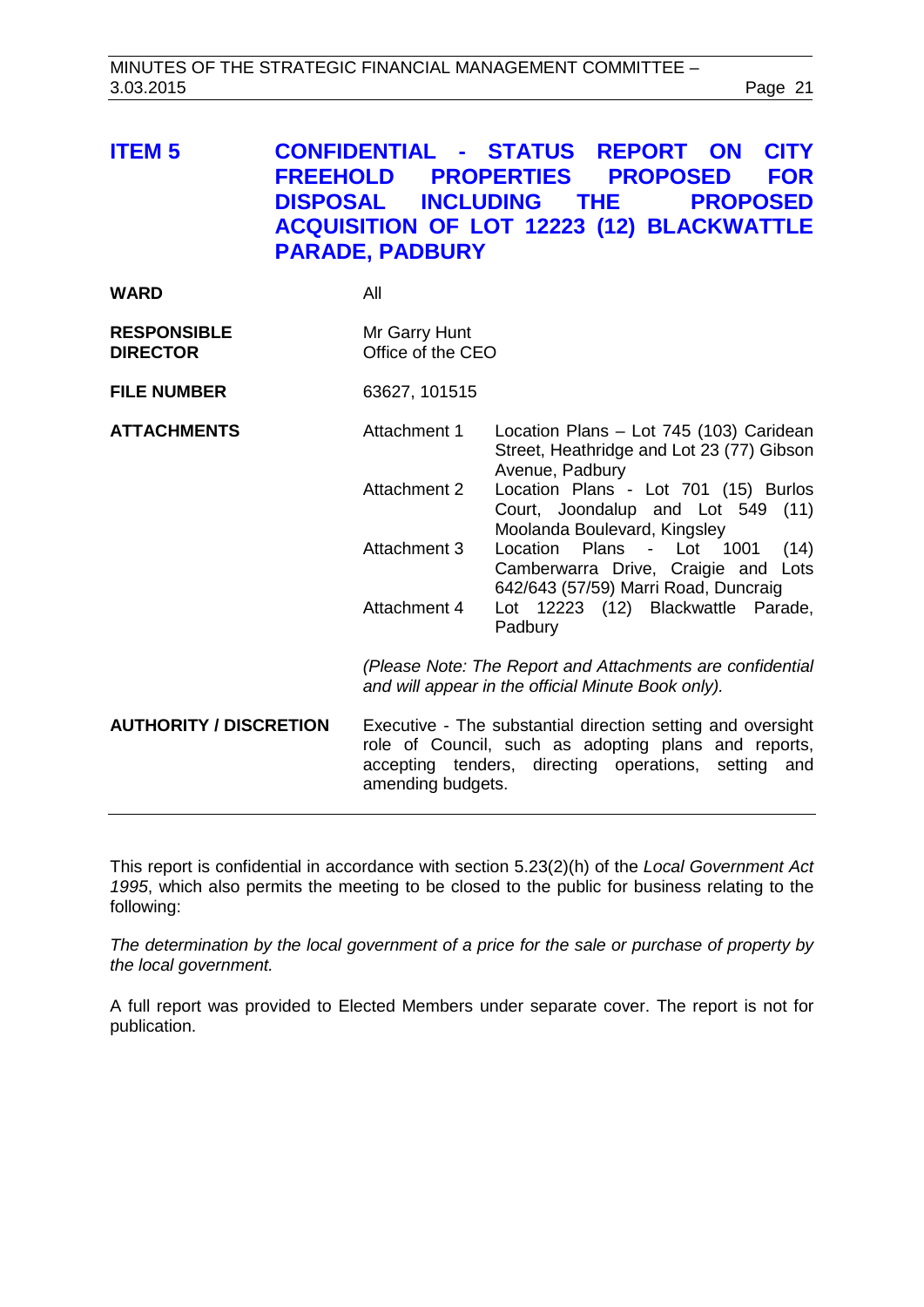# **OFFICER'S RECOMMENDATION**

That Council:

- 1 NOTES the status report on the progress of the City's proposed disposal of the seven freehold land sites as at 3 March 2015 as detailed in this Report;
- 2 NOTES a report will be submitted to Council on the outcome of the public consultation process regarding the proposed acquisition of Lot 12223 (12) Blackwattle Parade, Padbury;
- 3 BY AN ABSOLUTE MAJORITY AMENDS Part 3 of Council's decision (CJ203-10/14) of 21 October 2014 to read as follows:
	- "3 *ENDORSES the subdivision of Lot 701 (15) Burlos Court, Joondalup for the future disposal of Lot 701 (15) Burlos Court, Joondalup*;";
- 4 REQUESTS the initiation of an amendment to *District Planning Scheme No. 2* for the purpose of public consultation to recode Lots 642 and 643 Marri Road, Duncraig from R20 to R40;
- 5 NOTES a further status report on the progress of the City's proposed disposal of seven freehold land sites will be submitted to the next meeting of the Strategic Financial Management Committee to be held on 14 July 2015.

#### **MOVED Cr Hamilton-Prime, SECONDED Cr McLean that Council:**

- **1 NOTES the status report on the progress of the City's proposed disposal of the seven freehold land sites as at 3 March 2015 as detailed in this Report;**
- **2 NOTES a report will be submitted to Council on the outcome of the public consultation process regarding the proposed acquisition of Lot 12223 (12) Blackwattle Parade, Padbury;**
- **3 BY AN ABSOLUTE MAJORITY AMENDS Part 3 of Council's decision (CJ203-10/14) of 21 October 2014 to read as follows:**
	- **"3** *ENDORSES the subdivision of Lot 701 (15) Burlos Court, Joondalup for the future disposal of Lot 701 (15) Burlos Court, Joondalup***;";**
- **4 REQUESTS the initiation of an amendment to** *District Planning Scheme No. 2*  **for the purpose of public consultation to recode Lots 642 and 643 Marri Road, Duncraig from R20 to R40;**
- **5 NOTES a further status report on the progress of the City's proposed disposal of seven freehold land sites will be submitted to the next meeting of the Strategic Financial Management Committee to be held on 14 July 2015;**
- **6 REQUESTS additional information be provided on the suitability of 'aged or dependent persons' dwellings' or otherwise on the remaining lots.**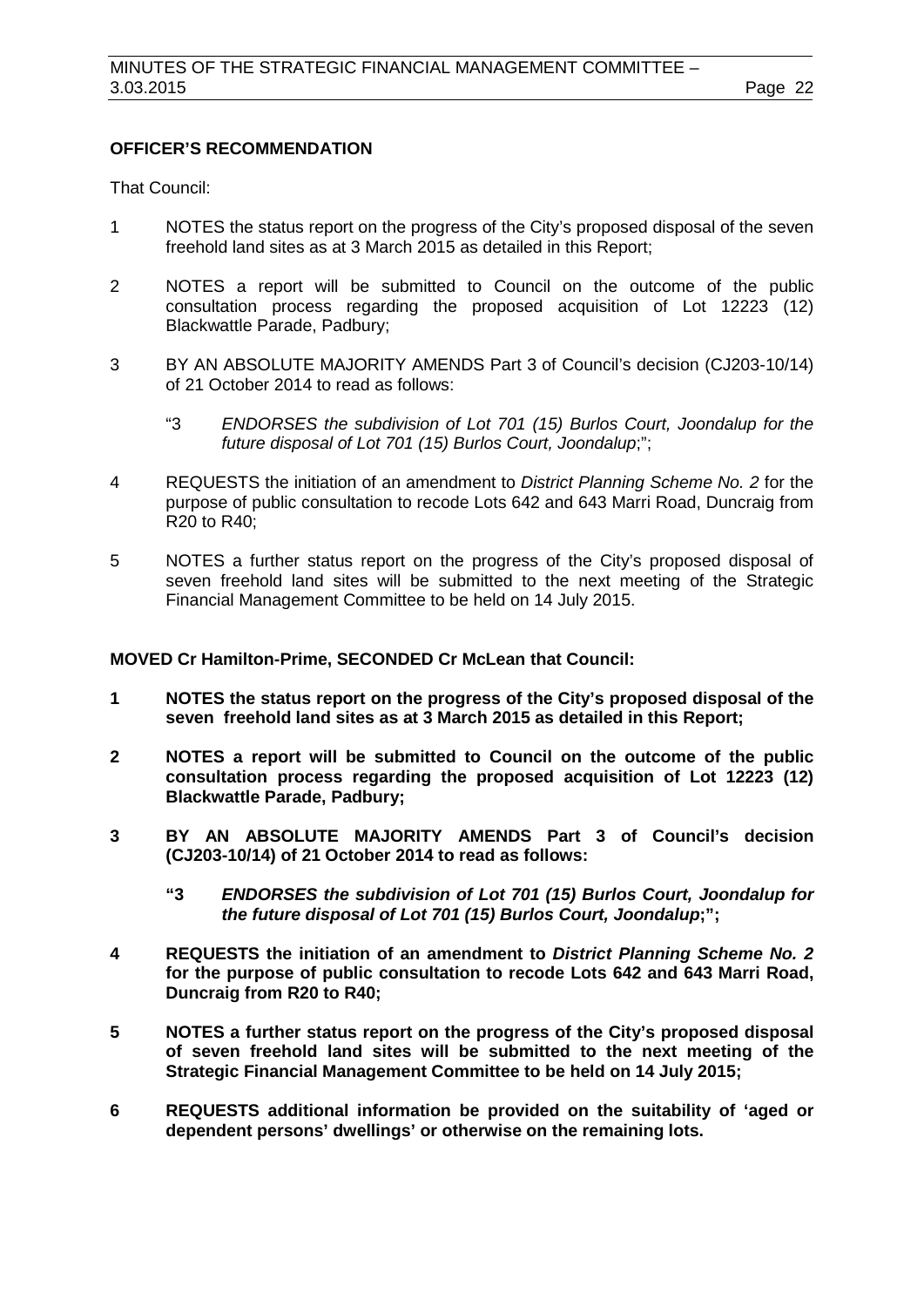It was requested that Parts 1, 2 and 5 of the Motion be voted upon separately.

The Presiding Member advised he would put Parts 1, 2 and 5 collectively, followed by Parts 3, 4 and 6.

## **MOVED Cr Hamilton-Prime, SECONDED Cr McLean that Council:**

- **1 NOTES the status report on the progress of the City's proposed disposal of the seven freehold land sites as at 3 March 2015 as detailed in this Report;**
- **2 NOTES a report will be submitted to Council on the outcome of the public consultation process regarding the proposed acquisition of Lot 12223 (12) Blackwattle Parade, Padbury;**
- **5 NOTES a further status report on the progress of the City's proposed disposal of seven freehold land sites will be submitted to the next meeting of the Strategic Financial Management Committee to be held on 14 July 2015;**

#### **The Motion was Put and CARRIED (7/0)**

**In favour of the Motion:** Cr Amphlett, Mayor Pickard, Crs Corr, Fishwick, Hamilton-Prime, McLean and Taylor.

#### **MOVED Cr Hamilton-Prime, SECONDED Cr McLean that Council:**

- **3 BY AN ABSOLUTE MAJORITY AMENDS Part 3 of Council's decision (CJ203-10/14) of 21 October 2014 to read as follows:**
	- **"3** *ENDORSES the subdivision of Lot 701 (15) Burlos Court, Joondalup for the future disposal of Lot 701 (15) Burlos Court, Joondalup***;";**
- **4 REQUESTS the initiation of an amendment to** *District Planning Scheme No. 2*  **for the purpose of public consultation to recode Lots 642 and 643 Marri Road, Duncraig from R20 to R40;**
- **6 REQUESTS additional information be provided on the suitability of 'aged or dependent persons' dwellings' or otherwise on the remaining lots.**

### **The Motion was Put and CARRIED (6/1)**

**In favour of the Motion:** Cr Amphlett, Mayor Pickard, Crs Fishwick, Hamilton-Prime, McLean and Taylor. **Against the Motion:** Cr Corr.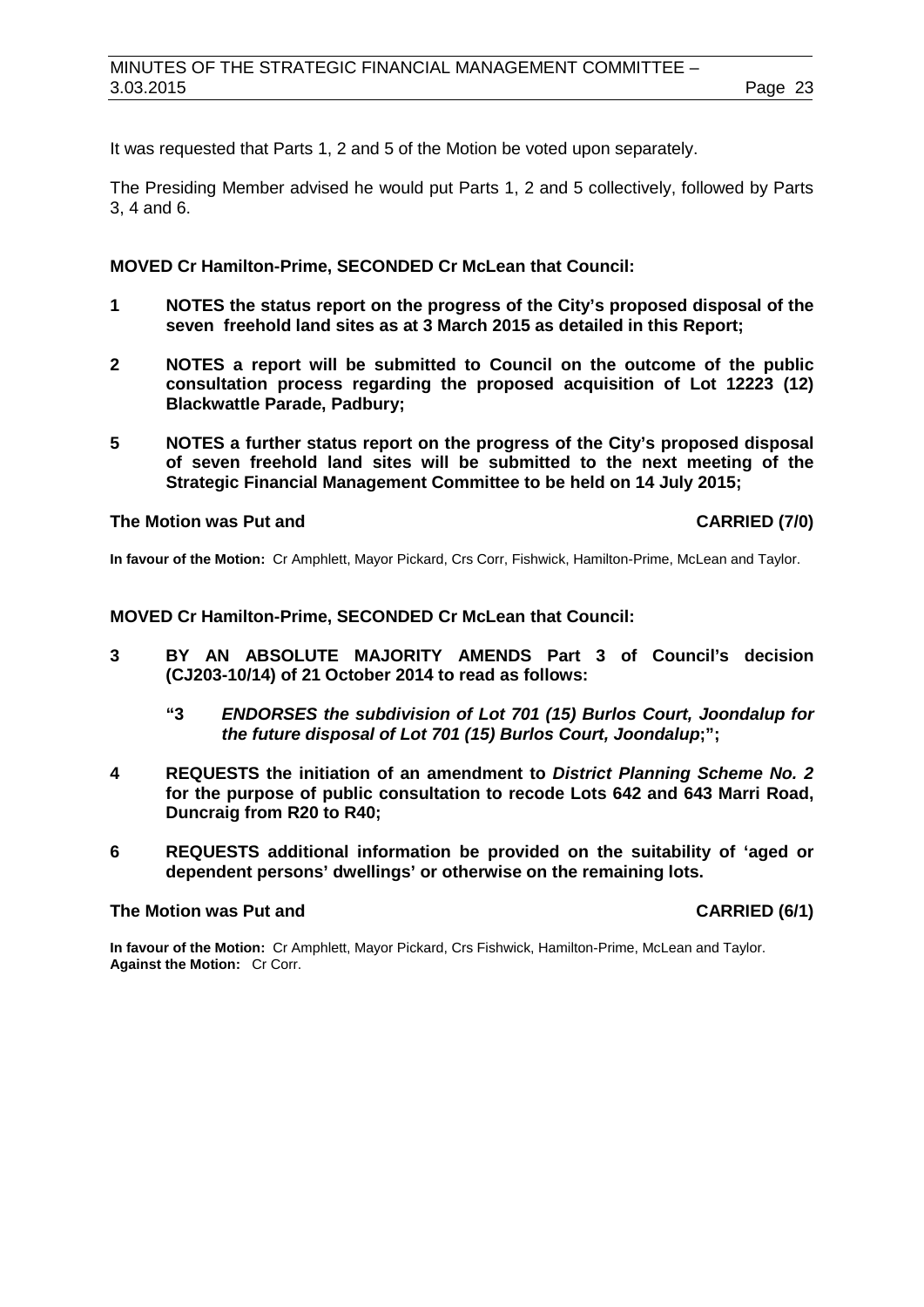# <span id="page-23-0"></span>**ITEM 6 CONFIDENTIAL - PINNAROO POINT CAFÉ/KIOSK - EXPRESSION OF INTEREST**

| WARD                                  | South-West                                                                                                                                                                                       |                                                                                                                             |
|---------------------------------------|--------------------------------------------------------------------------------------------------------------------------------------------------------------------------------------------------|-----------------------------------------------------------------------------------------------------------------------------|
| <b>RESPONSIBLE</b><br><b>DIRECTOR</b> | Mr Garry Hunt<br><b>Chief Executive Officer</b>                                                                                                                                                  |                                                                                                                             |
| <b>FILE NUMBER</b>                    | 102656, 101515                                                                                                                                                                                   |                                                                                                                             |
| <b>ATTACHMENTS</b>                    | Attachment 1<br>Attachment 2                                                                                                                                                                     | Conceptual development plans - The<br>Rock (WA) Pty Ltd T/as White Salt<br>Conceptual development plans - The Fig.<br>Group |
|                                       | (Please Note: The Report and Attachments are confidential<br>and will appear in the official Minute Book only).                                                                                  |                                                                                                                             |
| <b>AUTHORITY / DISCRETION</b>         | Executive - The substantial direction setting and oversight<br>role of Council, such as adopting plans and reports,<br>accepting tenders, directing operations, setting and<br>amending budgets. |                                                                                                                             |

This Report is confidential in accordance with section 5.23(2)(e)(iii) of the *Local Government Act 1995*, which also permits the meeting to be closed to the public for business relating to the following:

*A matter that if disclosed would reveal information about the business, professional, commercial or financial affairs of a person.*

A full report was provided to Elected Members under separate cover. The report is not for publication.

**MOVED Cr Hamilton-Prime, SECONDED Cr Amphlett that Council:**

- **1 CONSIDERS the information provided by respondents to Stage Two of the Expression of Interest process and the assessment by the Evaluation Panel contained within the report and DETERMINES that Rock (WA) Pty Ltd T/as White Salt is the preferred respondent for the development of a café/kiosk at Pinnaroo Point;**
- **2 REQUESTS the Chief Executive Officer to invite Rock (WA) Pty Ltd T/as White Salt to negotiate a Memorandum of Understanding to facilitate the development of a café/kiosk at Pinnaroo Point;**
- **3 REQUESTS the Chief Executive Officer to provide a further report to Council, after negotiating a Memorandum of Understanding, outlining the intended process for the development of a café/kiosk at Pinnaroo Point.**

# **The Motion was Put and CARRIED (7/0)**

**In favour of the Motion:** Cr Amphlett, Mayor Pickard, Crs Corr, Fishwick, Hamilton-Prime, McLean and Taylor.